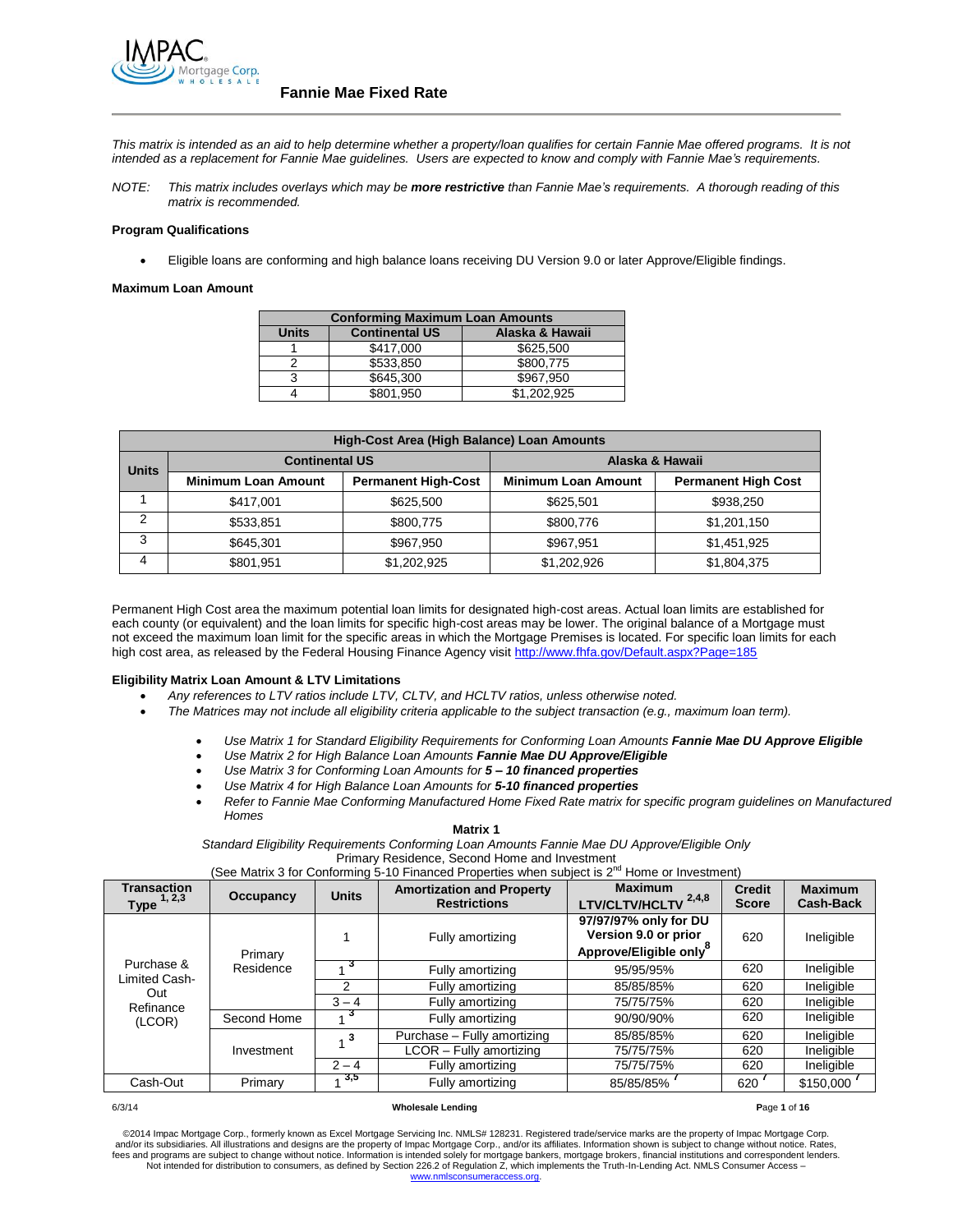

| 5,6<br>Refinance | Residence   | -                        | Fully amortizing | 75/75/75% | 620 | \$150,000 |
|------------------|-------------|--------------------------|------------------|-----------|-----|-----------|
|                  | Second Home | 3,5                      | Fullv amortizing | 75/75/75% | 620 | \$150,000 |
|                  | Investment  | ა,ა                      | Fully amortizing | 75/75/75% | 620 | \$150.000 |
|                  |             | $\overline{\phantom{0}}$ | Fully amortizing | 70/70/70% | 620 | \$150,000 |

**Footnotes**

1. Borrower with one credit score or borrower without a credit score when borrowing with a scored borrower eligible on primary residence Purchase, Rate & Term 1 unit maximum 95% LTV (97% with DU Version 9.0 or prior) minimum credit score 620. Refer to *Credit* for specifics.

2. Refer to other matrices as follows.

- If the loan amount is High Balance refer to Matrix 2
- For Multiple Financed Properties (5-10) refer to Matrix 3 or Matrix 4.
- 3. Florida condominiums are eligible per FNMA guidelines (see *Property Types*)
- 4. HCLTV (HELOC CLTV) = first lien balance + total HELOC amount (funded plus unfunded portion) ÷ the lesser of the appraised value or sales price (if applicable).
- 5. If the property was purchased within the prior six months, the borrower is ineligible for a cash-out refinance transaction unless the loan meets the delayed financing exception. Refer to the *Financing Types - Delayed Financing* for eligibility requirements.
- 6. If property was listed for sale in the last 6 months the LTV ratios for a cash-out transaction are limited to 70% LTV (or maximum allowed if less than 70% LTV).
- 7. Cash back greater than \$150,000 is eligible and requirements are as follows:
	- Impac's Credit Management review is required
	- Minimum credit score 720 or program minimum, whichever is higher
	- Reduce maximum LTV by 10% or maximum of 70% LTV whichever is less

**8. Loans with LTV > 95% with DU 9.0 approval must be locked on or before June 10, 2014, and funded no later than June 25, 2014.**

| Matrix 2                                  |                        |                      |                                                                                                                                                                                                                                                      |                                             |                                    |
|-------------------------------------------|------------------------|----------------------|------------------------------------------------------------------------------------------------------------------------------------------------------------------------------------------------------------------------------------------------------|---------------------------------------------|------------------------------------|
|                                           |                        |                      | Standard Eligibility Reguirements High Balance Fannie Mae DU Approve/Eligible only<br>Primary Residence, Second Home and Investment Property<br>(See Matrix 4 for High Balance 5-10 financed properties when subject is $2^{nd}$ Home or Investment) |                                             |                                    |
| <b>Transaction Type</b>                   | Occupancy              | <b>Units</b>         | <b>Maximum</b><br>LTV/CLTV/HCLTV <sup>2</sup>                                                                                                                                                                                                        | <b>Minimum</b><br>Credit Score <sup>3</sup> | <b>Maximum</b><br><b>Cash-Back</b> |
| Purchase                                  | Primary                | . 1                  | 90/90/90%                                                                                                                                                                                                                                            | 620                                         | Ineligible                         |
|                                           | Residence              | $2 - 4$              | 75/75/75%                                                                                                                                                                                                                                            | 620                                         | Ineligible                         |
| Limited Cash-Out<br>Refinance             | Primary<br>Residence   | $1^1$                | 90/90/90%                                                                                                                                                                                                                                            | 620                                         | Per FNMA                           |
|                                           |                        | $2 - 4$              | 75/75/75%                                                                                                                                                                                                                                            | 620                                         | Per FNMA                           |
| Cash-Out Refinance                        | Primary                |                      | 60/60/60%                                                                                                                                                                                                                                            | 620                                         | \$150,000                          |
|                                           | Residence              | $2 - 4$              | Ineligible                                                                                                                                                                                                                                           | Ineligible                                  | Ineligible                         |
| Purchase<br>Limited Cash-Out<br>Refinance | Second Home            |                      | 65/65/65%                                                                                                                                                                                                                                            | 620                                         | Per FNMA                           |
|                                           | Investment<br>Property | $1 - 4$ <sup>1</sup> | 65/65/65%                                                                                                                                                                                                                                            | 620                                         | Per FNMA                           |

# **Footnotes**

1 Florida condominiums are eligible per FNMA guidelines (see *Property Types*)

HCLTV (HELOC CLTV) = first lien balance + total HELOC amount (funded plus unfunded portion) ÷ the lesser of the appraised value or sales price (if applicable).

3 Minimum credit score requirements apply to all high-balance mortgage loans. All borrowers must have a credit score, and the representative score for the transaction must be based on the highest of LTV, CLTV, or HCLTV, as applicable.

4 If the property was purchased within the prior six months, the borrower is ineligible for a cash-out refinance transaction unless the loan meets the delayed financing exception. Refer to the *Financing Type – Delayed Financing* for eligibility requirements.

5 Cash back greater than \$150,000 is eligible and requirements are as follows.

- Impac's Credit Management review is required
- Minimum credit score 720 or program minimum, whichever is higher
- Reduce maximum LTV by 10% or maximum of 70% LTV whichever is less

6/3/14 **Wholesale Lending P**age **2** of **16**

©2014 Impac Mortgage Corp., formerly known as Excel Mortgage Servicing Inc. NMLS# 128231. Registered trade/service marks are the property of Impac Mortgage Corp. and/or its subsidiaries. All illustrations and designs are the property of Impac Mortgage Corp., and/or its affiliates. Information shown is subject to change without notice. Rates,<br>fees and programs are subject to change Not intended for distribution to consumers, as defined by Section 226.2 of Regulation Z, which implements the Truth-In-Lending Act. NMLS Consumer Access – [www.nmlsconsumeraccess.org.](http://www.nmlsconsumeraccess.org/)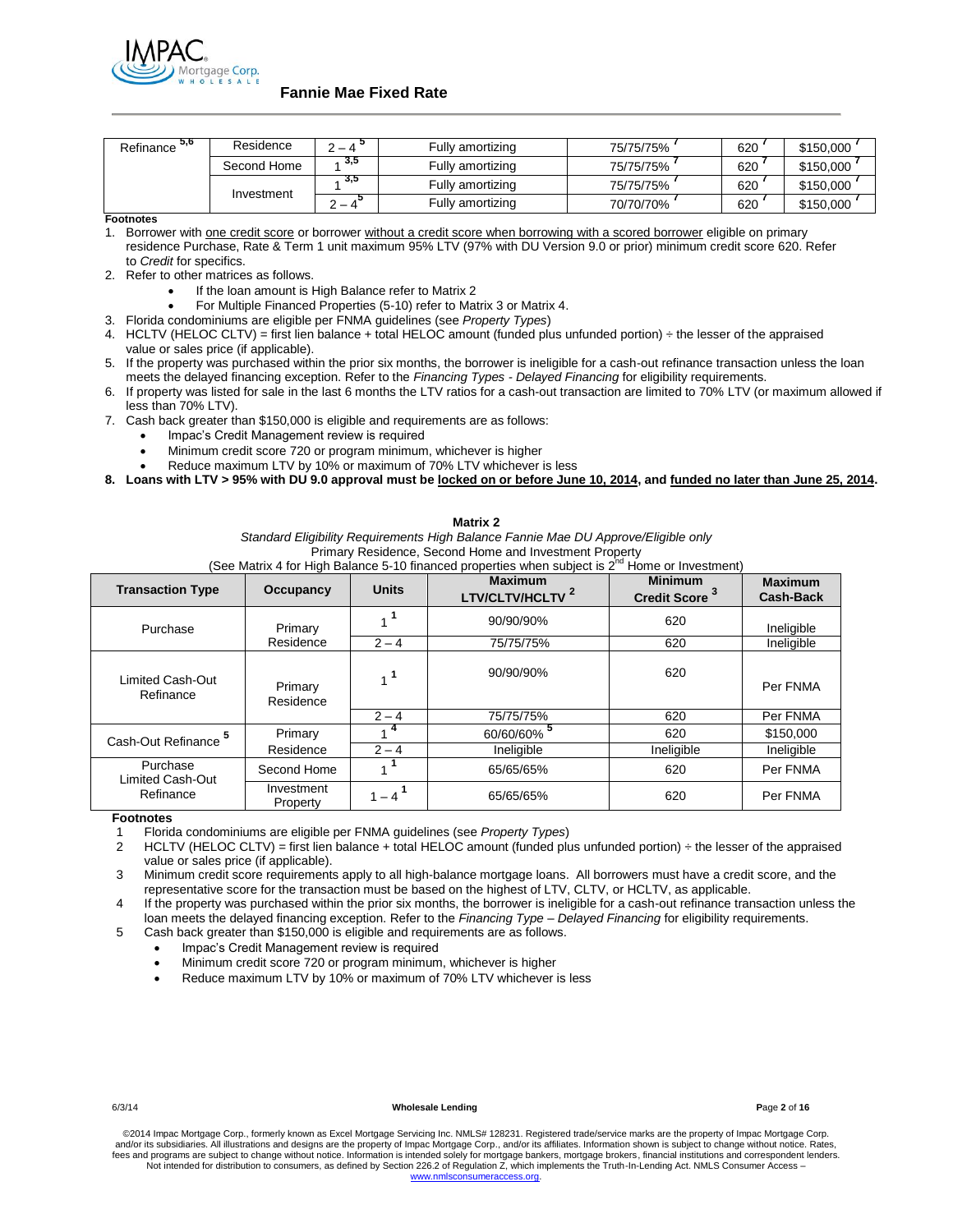

### **Matrix 3**

Conforming Loan Amounts *5 to 10 financed properties* Subject is Second Home or Investment Property

| <b>Transaction Type</b>       | Occupancy      | Units <sup>1</sup>   | <b>Amortization and Property</b><br><b>Restrictions</b> | <b>Maximum</b><br>LTV/CLTV/HCLTV <sup>2</sup> | <b>Credit</b><br><b>Score</b> |
|-------------------------------|----------------|----------------------|---------------------------------------------------------|-----------------------------------------------|-------------------------------|
| Purchase &                    | Second Home    |                      | Purchase and LCOR<br><b>Fully Amortizing</b>            | 75/75/75%                                     | 720                           |
| Limited Cash-Out<br>Refinance | Investment     |                      | Purchase and LCOR<br><b>Fully Amortizing</b>            | 75/75/75%                                     | 720                           |
| (LCOR)                        |                | $2 - 4$ <sup>1</sup> | Purchase and LCOR<br><b>Fully Amortizing</b>            | 70/70/70%                                     | 720                           |
| Cash-Out <sup>3</sup>         | Second Home or |                      |                                                         | Not Allowed unless<br>Delayed Financing       | 720                           |
|                               | Investment     |                      | Cash-Out                                                | Exception: 70/70/70%                          |                               |
|                               | Investment     | $2 - 4$              | <b>Fully Amortizing</b>                                 | Not Allowed unless<br>Delayed Financing       | 720                           |
|                               |                |                      |                                                         | Exception: 65/65/65%                          |                               |

#### **Footnotes**

1 Florida condominiums are eligible per FNMA guidelines (see *Property Types*)

- HCLTV (HELOC CLTV) = first lien balance + total HELOC amount (funded plus unfunded portion) ÷ the lesser of the appraised value or sales price (if applicable).
- **3** Cash-out is eligible using the Delayed Financing Option ONLY, refer to *Financing Type – Delayed Financing Exception* for eligibility requirements

**Matrix 4**

High Balance Loan Amounts

*5 to 10 financed properties* Subject is Second Home or Investment Property

| <b>Transaction Type</b>        | Occupancy                    | <b>Units</b>       | <b>Amortization and Property</b><br><b>Restrictions</b> | <b>Maximum</b><br><b>LTV/CLTV/HCLTV<sup>4</sup></b> | <b>Credit</b><br><b>Score</b> |
|--------------------------------|------------------------------|--------------------|---------------------------------------------------------|-----------------------------------------------------|-------------------------------|
| Purchase &<br>Limited Cash-Out | Second Home                  |                    | Purchase and LCOR<br>Fully amortizing                   | 65/65/65%                                           | 720                           |
| Refinance<br>(LCOR)            | Investment                   | $1-4$ <sup>1</sup> | Purchase and LCOR<br>Full amortizing                    | 65/65/65%                                           | 720                           |
| Cash-Out <sup>3</sup>          | Second Home or<br>Investment |                    | Cash-Out - Not Allowed                                  | Ineligible                                          | Ineligible                    |
|                                | Investment                   | $2 - 4$            |                                                         | Ineligible                                          | Ineligible                    |

# **Footnotes**

1 Florida condominiums are eligible per FNMA guidelines (see *Property Types*)

HCLTV (HELOC CLTV) = first lien balance + total HELOC amount (funded plus unfunded portion) ÷ the lesser of the appraised value or sales price (if applicable).

**3** Cash-out is not allowed. Delayed Financing Exception is not allowed for High Balance Loans with 5 – 10 financed properties.

#### **Product Description**

- Fixed Rate 10, 15, 20 and 30 years Conforming loan amounts
- Fixed Rate 15 and 30 years High Balance loan amounts
- Fully Amortizing

#### **Product Codes**

## **Standard Conforming Loan Amounts**

| Years   | <b>Product Code</b> |  |  |
|---------|---------------------|--|--|
| 10 Year | CF10 Conv FRM10     |  |  |
| 15 Year | CF15 Conv FRM15     |  |  |
| 20 Year | CF20 Conv FRM20     |  |  |
| 30 Year | CF30 Conv FRM30     |  |  |

#### **Hi Balance Conforming Loan Amounts**

| Years   | <b>Product Code</b>     |
|---------|-------------------------|
| 15 Year | CF15HB Conv FRM15 HiBal |
| 30 Year | CF30HB Conv FRM30 HiBal |

6/3/14 **Wholesale Lending P**age **3** of **16**

©2014 Impac Mortgage Corp., formerly known as Excel Mortgage Servicing Inc. NMLS# 128231. Registered trade/service marks are the property of Impac Mortgage Corp. and/or its subsidiaries. All illustrations and designs are the property of Impac Mortgage Corp., and/or its affiliates. Information shown is subject to change without notice. Rates,<br>fees and programs are subject to change [www.nmlsconsumeraccess.org.](http://www.nmlsconsumeraccess.org/)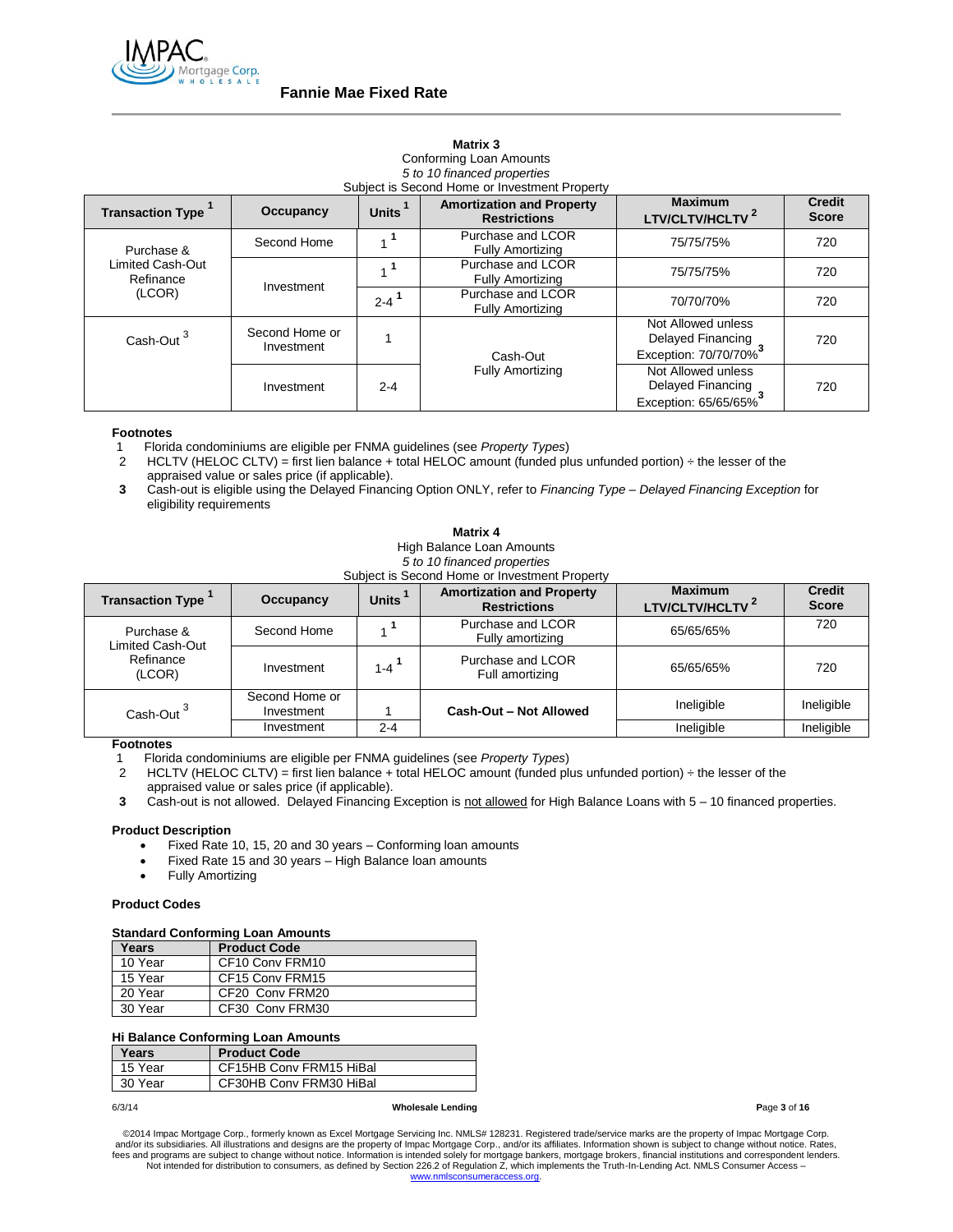

|  | <b>Conforming Loan Amounts with Lender Paid MI</b> |  |  |  |  |
|--|----------------------------------------------------|--|--|--|--|
|--|----------------------------------------------------|--|--|--|--|

| Years   | <b>Product Code</b> |
|---------|---------------------|
| 10 Year | CF10LM Conv FRM10   |
| 15 Year | CF15LM Conv FRM15   |
| 20 Year | CF20LM Conv FRM20   |
| 30 Year | CF30LM Conv FRM30   |

#### **High Balance Loan Amounts with Lender Paid MI**

| Years   | <b>Product Code</b>       |
|---------|---------------------------|
| 15 Year | CF15HBLM Conv FRM15 HiBal |
| 30 Year | CF30HBLM Conv FRM30 HiBal |

### **Eligibility Requirements**

| Appraisal<br><b>Requirements</b> | Standard appraisal requirements apply, except:<br>One-Unit Residential Appraisal Field Review Report (Form 2000) also required if: the property<br>value is $>= $1$ million and the LTV/CLTV/HCLTV $> 75\%$<br>Form 1007 is required whenever rental income is used to qualify the borrower<br>$\bullet$<br>For high balance loans, condominiums require two comparable sales from projects other than the<br>$\bullet$<br>subject loan project, in addition to the standard comparable sale requirements per FNMA<br>guidelines.<br>The following exterior-only property inspection appraisals and the DU property inspection reports will no longer be<br>offered by DU with DU Version 9.0 or later and are not permitted:<br>Exterior-Only Inspection Residential Appraisal Report (Form 2055)<br>$\bullet$<br>Exterior-Only Inspection Individual Condominium Unit Appraisal Report (Form 1075)<br>$\bullet$<br>Desktop Underwriter Property Inspection Report (Form 2075)<br>DU Version 9.0 or later will recommend one of the following (based on the type of property):<br>Uniform Residential Appraisal Report (Form 1004)<br>Individual Condominium Unit Appraisal Report (Form 1073)<br>$\bullet$<br>Small Residential Income Property Appraisal Report (Form 1025)<br>Note: In addition to the above full appraisal options, there will be loan casefiles that receive the property fieldwork<br>waiver option.<br>Property Inspection Waiver is eligible per DU recommendation and FNMA guidelines.                                                                                                                                                                                                                                                                                                                                                          |              |
|----------------------------------|---------------------------------------------------------------------------------------------------------------------------------------------------------------------------------------------------------------------------------------------------------------------------------------------------------------------------------------------------------------------------------------------------------------------------------------------------------------------------------------------------------------------------------------------------------------------------------------------------------------------------------------------------------------------------------------------------------------------------------------------------------------------------------------------------------------------------------------------------------------------------------------------------------------------------------------------------------------------------------------------------------------------------------------------------------------------------------------------------------------------------------------------------------------------------------------------------------------------------------------------------------------------------------------------------------------------------------------------------------------------------------------------------------------------------------------------------------------------------------------------------------------------------------------------------------------------------------------------------------------------------------------------------------------------------------------------------------------------------------------------------------------------------------------------------------------------------------------------------------------------------|--------------|
| <b>Assets</b>                    | Evaluated per DU and Fannie Mae guidelines with the following restrictions<br>Stand-alone VOD (Verification of Deposit) is ineligible. VOD must be accompanied by at least one<br>monthly bank statement.<br><b>Depository Accounts</b><br>Funds held in a checking, savings, money market, certificate of deposit, or other depository account may be used<br>for the down payment, closing costs, and financial reserves. Any indications of borrowed funds must be<br>investigated. Unverified funds are not acceptable for the down payment, closing costs, or financial reserves.<br><b>Business Assets</b><br>Business assets may be an acceptable source of funds for the down payment, closing costs, and financial reserves<br>when a borrower is self-employed and the individual federal income tax returns have been evaluated by the lender,<br>including, if applicable, the business federal income tax returns for that particular business (non-Schedule C). The<br>borrower must be listed as an owner of the account and the account must be verified in accordance with FNMA<br>Selling Guide (B3-4.2-01 Verification of Deposits and Assets). The lender must perform a business cash flow<br>analysis to confirm that the withdrawal of funds for this transaction will not have a negative impact on the business.<br>(See B3-3.2 Self-Employment Income for additional information on analysis of a self-employed borrower.)<br><b>Bank Statements and Large Deposits (B3-4.2-02)</b><br>When bank statements (typically covering the most recent two months) are used, the lender must evaluate large<br>deposits, which are defined as a single deposit that exceeds 50% of the total monthly qualifying income for<br>the loan. Requirements for evaluating large deposits vary based on the transaction type, as shown in the table<br>below. |              |
| 6/3/14                           | <b>Wholesale Lending</b>                                                                                                                                                                                                                                                                                                                                                                                                                                                                                                                                                                                                                                                                                                                                                                                                                                                                                                                                                                                                                                                                                                                                                                                                                                                                                                                                                                                                                                                                                                                                                                                                                                                                                                                                                                                                                                                  | Page 4 of 16 |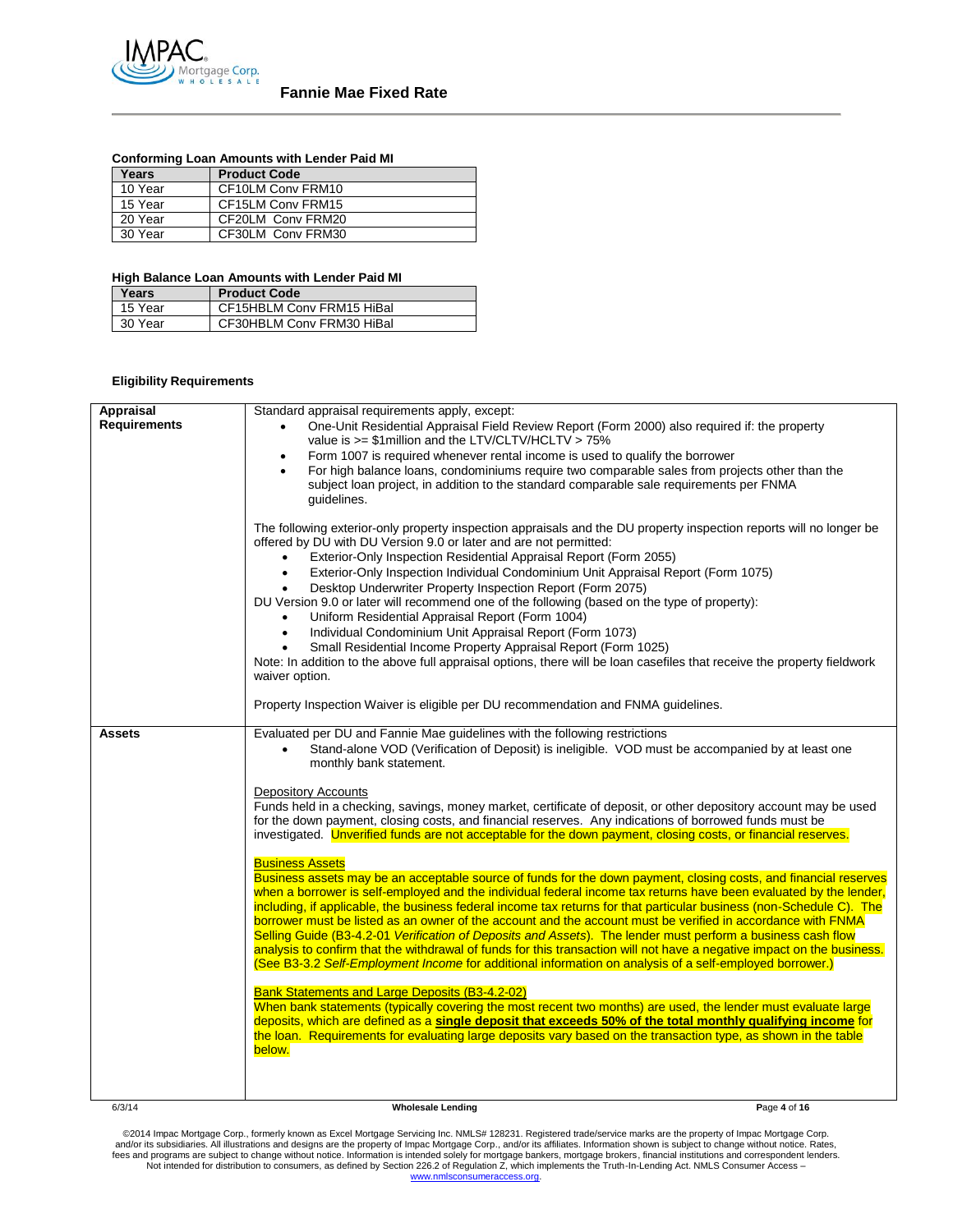

|                                                                                                                                                                                               | <b>Evaluation Requirements</b>                                                                                                                                                                                                                                                                                                                                                                                                                                                                                                                                                                                                                                                                                                                                                                                                                                                                                                                                                                                                                                                                                                                                                                                                                                                                                                                                                                                                                                                                                                                            |
|-----------------------------------------------------------------------------------------------------------------------------------------------------------------------------------------------|-----------------------------------------------------------------------------------------------------------------------------------------------------------------------------------------------------------------------------------------------------------------------------------------------------------------------------------------------------------------------------------------------------------------------------------------------------------------------------------------------------------------------------------------------------------------------------------------------------------------------------------------------------------------------------------------------------------------------------------------------------------------------------------------------------------------------------------------------------------------------------------------------------------------------------------------------------------------------------------------------------------------------------------------------------------------------------------------------------------------------------------------------------------------------------------------------------------------------------------------------------------------------------------------------------------------------------------------------------------------------------------------------------------------------------------------------------------------------------------------------------------------------------------------------------------|
| <b>Refinance transactions</b>                                                                                                                                                                 | Documentation or explanation for large deposits is not required [by FNMA];<br>however, the lender remains responsible for ensuring that any borrowed funds,<br>including any related liability, are considered.                                                                                                                                                                                                                                                                                                                                                                                                                                                                                                                                                                                                                                                                                                                                                                                                                                                                                                                                                                                                                                                                                                                                                                                                                                                                                                                                           |
| <b>Purchase transactions</b>                                                                                                                                                                  | If funds from a large deposit are needed to complete the purchase transaction (that<br>is, are used for the down payment, closing costs, or financial reserves), the lender<br>must document that those funds are from an acceptable source. Occasionally, a<br>borrower may not have all of the documentation required to confirm the source of<br>ta deposit. In those instances, the lender must use reasonable judgment based on<br>the available documentation as well as the borrower's debt-to-income ratio and<br>overall income and credit profile. Examples of acceptable documentation include<br>the borrower's written explanation, proof of ownership of an asset that was sold, or<br>a copy of a wedding invitation to support receipt of gift funds. The lender must<br>place in the loan file written documentation of the rationale for using the funds.<br>Verified funds must be reduced by the amount (or portion) of the undocumented<br>large deposit (as defined above), and the lender must confirm that the remaining<br>funds are sufficient for the down payment, closing costs, and financial reserves.<br>When the lender uses a reduced asset amount, net of the unsourced amount of a<br>large deposit, that reduced amount must be used for underwriting purposes<br>(whether the mortgage loan is underwritten manually or through DU). Note: When<br>a deposit has both sourced and unsourced portions, only the unsourced portion<br>must be used to calculate whether or not it must be considered a large deposit. |
|                                                                                                                                                                                               | Note: If the source of a large deposit is readily identifiable on the account statement(s), such as a direct deposit<br>from an employer (payroll), the Social Security Administration, or IRS or state income tax refund, or a transfer of<br>funds between verified accounts, and the source of the deposit is printed on the statement, there is no need to<br>obtain further explanation or documentation. However, if the source of the deposit is printed on the statement, but<br>the underwriter still has questions as to whether the funds may have been borrowed the underwriter reserves the                                                                                                                                                                                                                                                                                                                                                                                                                                                                                                                                                                                                                                                                                                                                                                                                                                                                                                                                                  |
|                                                                                                                                                                                               |                                                                                                                                                                                                                                                                                                                                                                                                                                                                                                                                                                                                                                                                                                                                                                                                                                                                                                                                                                                                                                                                                                                                                                                                                                                                                                                                                                                                                                                                                                                                                           |
|                                                                                                                                                                                               | Sales Proceeds Needed for Down Payment and Closing Costs (B3-4.3-10)<br>If the proceeds from the sale of a currently owned home are needed for the down payment and closing costs on<br>the new house, the lender must verify the source of funds by obtaining a copy of the final HUD-1 Settlement<br>Statement on the existing home before, or simultaneously with, the settlement on the new home, showing sufficient                                                                                                                                                                                                                                                                                                                                                                                                                                                                                                                                                                                                                                                                                                                                                                                                                                                                                                                                                                                                                                                                                                                                  |
|                                                                                                                                                                                               | net cash proceeds to consummate the purchase of the new home.                                                                                                                                                                                                                                                                                                                                                                                                                                                                                                                                                                                                                                                                                                                                                                                                                                                                                                                                                                                                                                                                                                                                                                                                                                                                                                                                                                                                                                                                                             |
|                                                                                                                                                                                               | Assets for the down payment from a "like-kind exchange," also known as a 1031 exchange, are eligible if properly<br>documented and in compliance with Internal Revenue Code Section 1031. See B3-4.3-11 Trade Equity for                                                                                                                                                                                                                                                                                                                                                                                                                                                                                                                                                                                                                                                                                                                                                                                                                                                                                                                                                                                                                                                                                                                                                                                                                                                                                                                                  |
|                                                                                                                                                                                               | If an insurance company payout is used for the down payment or closing costs, lenders must document the<br>borrower's receipt of the funds from the insurance company by obtaining either a copy of the check from the<br>insurer or a copy of the payout statement issued by the insurer. It the cash-value of the life insurance is being<br>used for reserves, the cash-value must be documented but does not need to be liquidated and received by the                                                                                                                                                                                                                                                                                                                                                                                                                                                                                                                                                                                                                                                                                                                                                                                                                                                                                                                                                                                                                                                                                                |
| $\bullet$                                                                                                                                                                                     | 80% or less LTV, CLTV, or HCLTV on 1-4 unit principal residence or second home:<br>A minimum borrower contribution from the borrower's own funds is not required. All funds                                                                                                                                                                                                                                                                                                                                                                                                                                                                                                                                                                                                                                                                                                                                                                                                                                                                                                                                                                                                                                                                                                                                                                                                                                                                                                                                                                               |
| right to obtain additional documentation.<br><b>Like-Kind Exchanges</b><br>additional information)<br>Cash Value of Life Insurance (B3-4.3-19)<br>borrower.<br>Borrower Investment<br>loans): | needed to complete the transaction can come from a gift.<br>Greater than 80% LTV, CLTV, or HCLTV on 1-unit principal residence (except for high-balance mortgage<br>• A minimum borrower contribution from the borrower's own funds is not required. All funds<br>needed to complete the transaction can come from a gift. Be sure to check mortgage<br>insurance guidelines which may include additional requirements such as minimum score                                                                                                                                                                                                                                                                                                                                                                                                                                                                                                                                                                                                                                                                                                                                                                                                                                                                                                                                                                                                                                                                                                              |

### 6/3/14 **Wholesale Lending P**age **5** of **16**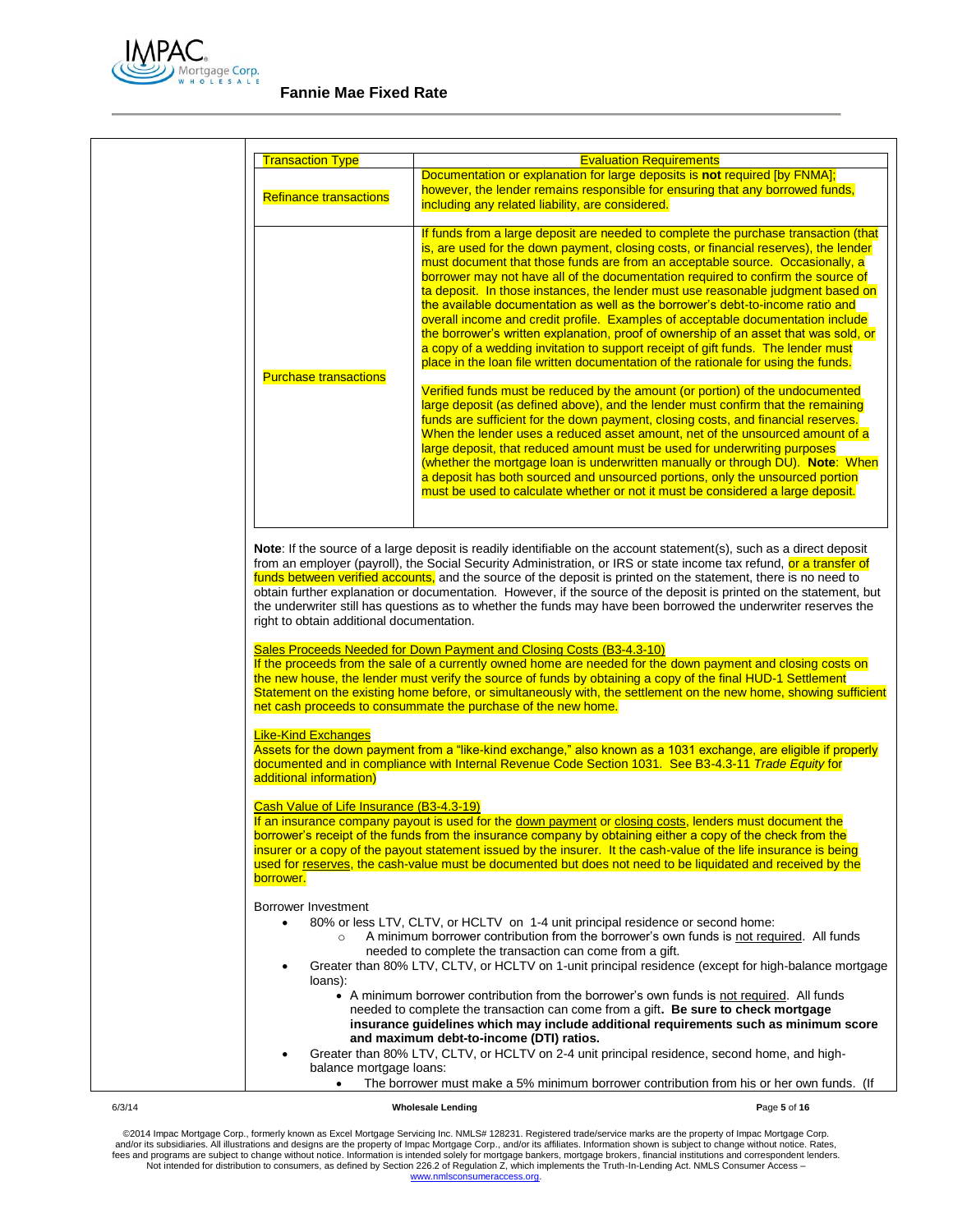

| the borrower receives a gift from a relative or domestic partner who has lived with the borrower<br>for the last 12 months, or from a fiance or fiancee, the gift is considered the borrower's own<br>funds and may be used to satisfy the minimum borrower contribution requirement as long as<br>both individuals will use the home being purchased as their principal residence. Be sure to<br>check mortgage insurance guidelines.) After the minimum borrower contribution has been<br>met, gifts can be used to supplement the down payment, closing costs, and reserves<br>Investment property loans require entire down payment from borrower's own funds, gift ineligible.                                                                                                                                                     |
|-----------------------------------------------------------------------------------------------------------------------------------------------------------------------------------------------------------------------------------------------------------------------------------------------------------------------------------------------------------------------------------------------------------------------------------------------------------------------------------------------------------------------------------------------------------------------------------------------------------------------------------------------------------------------------------------------------------------------------------------------------------------------------------------------------------------------------------------|
| Seller Contributions: Basis for the limit is LTV/CLTV ratio as follows:                                                                                                                                                                                                                                                                                                                                                                                                                                                                                                                                                                                                                                                                                                                                                                 |
| Primary Residence and Second Homes (Conforming Ioan amounts)<br>$\bullet$<br>3% for LTV/CLTV > 90%<br>6% for LTV/CLTV > 75% <= 90%<br>$\bullet$<br>9% for LTV/CLTV = $<$ 75%<br>$\bullet$<br>Primary Residence and Second Homes (High Balance Ioan amounts)<br>$\bullet$<br>3% for all LTV/CLTV's<br>Investment Properties (both Conforming and High Balance Ioans)<br>$\bullet$                                                                                                                                                                                                                                                                                                                                                                                                                                                        |
| 2% at all LTV/CLTV's                                                                                                                                                                                                                                                                                                                                                                                                                                                                                                                                                                                                                                                                                                                                                                                                                    |
| Gifts                                                                                                                                                                                                                                                                                                                                                                                                                                                                                                                                                                                                                                                                                                                                                                                                                                   |
| Primary Residence and Second Homes<br>$\bullet$<br>Eligible provided the required Borrower investment is met<br>Waive Borrower investment when gift funds reduce the LTV/CLTV to 80% or less<br><b>Investment Properties</b><br>Gift ineligible<br>$\bullet$                                                                                                                                                                                                                                                                                                                                                                                                                                                                                                                                                                            |
| Reserves                                                                                                                                                                                                                                                                                                                                                                                                                                                                                                                                                                                                                                                                                                                                                                                                                                |
| Additional reserves may be required by DU based on risk. DU will calculate the reserve requirement for<br>$\bullet$<br>the subject property. When a borrower has multiple financed properties and is financing (or refinancing)<br>a second home or investment property, DU is not able to determine the exact number of financed<br>properties the borrower owns. As a result, the lender must manually apply the applicable additional<br>reserve requirements for the other financed investment property and second home transactions. DU is<br>also not able to determine if the borrower has not sold or has converted his or her principal residence to<br>a second home or investment property. The lender must manually apply the applicable additional<br>reserve requirements for the borrower's current principal residence. |
| Cash-Out Refis – The cash out may not be used to meet the reserve requirement                                                                                                                                                                                                                                                                                                                                                                                                                                                                                                                                                                                                                                                                                                                                                           |
| <b>Primary Residence</b>                                                                                                                                                                                                                                                                                                                                                                                                                                                                                                                                                                                                                                                                                                                                                                                                                |
| 1 – 4 units – Per DU (Note: A minimum of six months of reserves will be required for 2-4 unit principal<br>residence transactions. This is a new requirement for DU 9.0 or later and will be reflected in the Total<br>Funds to be Verified section of the DU Underwriting Findings Report.<br>Second Homes (all transaction types)<br>Per DU, typically 2 months PITIA<br>Investment Properties (all transaction types)                                                                                                                                                                                                                                                                                                                                                                                                                |
| Per DU, typically 6 months PITIA<br>$\bullet$                                                                                                                                                                                                                                                                                                                                                                                                                                                                                                                                                                                                                                                                                                                                                                                           |
|                                                                                                                                                                                                                                                                                                                                                                                                                                                                                                                                                                                                                                                                                                                                                                                                                                         |
| <b>Manual Reserve Calculations for Specific Transactions (required in addition to DU reserves)</b><br>Additional requirements and reserves may apply if borrower is retaining primary residence:<br>The borrower's primary residence is for sale, but will not close before the Note Date of the Mortgage on<br>$\bullet$<br>the new primary residence, OR                                                                                                                                                                                                                                                                                                                                                                                                                                                                              |
| The borrower is converting their primary residence to a second home or investment property<br>If the percentage of equity in the current principal residence is 30% or more, then additional<br>reserves are 2 months on subject property and 2 months on current principal residence<br>If the percentage of equity in the current principal residence is LESS THAN 30%, then<br>$\bullet$<br>additional reserves are 6 months on the subject property and 6 months on current principal<br>residence                                                                                                                                                                                                                                                                                                                                  |
| Additional requirements and reserves may apply for second home and investment transactions for<br>borrowers who will have $1 - 10$ financed properties:                                                                                                                                                                                                                                                                                                                                                                                                                                                                                                                                                                                                                                                                                 |
| If the total number of financed properties is 1 to 4 financed properties, then additional reserves<br>are 2 months for each second home or investment property<br>If the total number of financed properties is 5 to 10 financed properties, then additional<br>$\bullet$<br>reserves are 6 months for each second home or investment property                                                                                                                                                                                                                                                                                                                                                                                                                                                                                          |
| See Fannie Mae Selling Guide for additional information (B3-4.1-01 Minimum Reserve Requirements)<br>Refer to Section Limitations on Other Real Estate Owned for additional reserve requirements.<br>Mortgage insurers reserve eligibility requirements may supersede those listed above.                                                                                                                                                                                                                                                                                                                                                                                                                                                                                                                                                |
|                                                                                                                                                                                                                                                                                                                                                                                                                                                                                                                                                                                                                                                                                                                                                                                                                                         |

### 6/3/14 **Wholesale Lending P**age **6** of **16**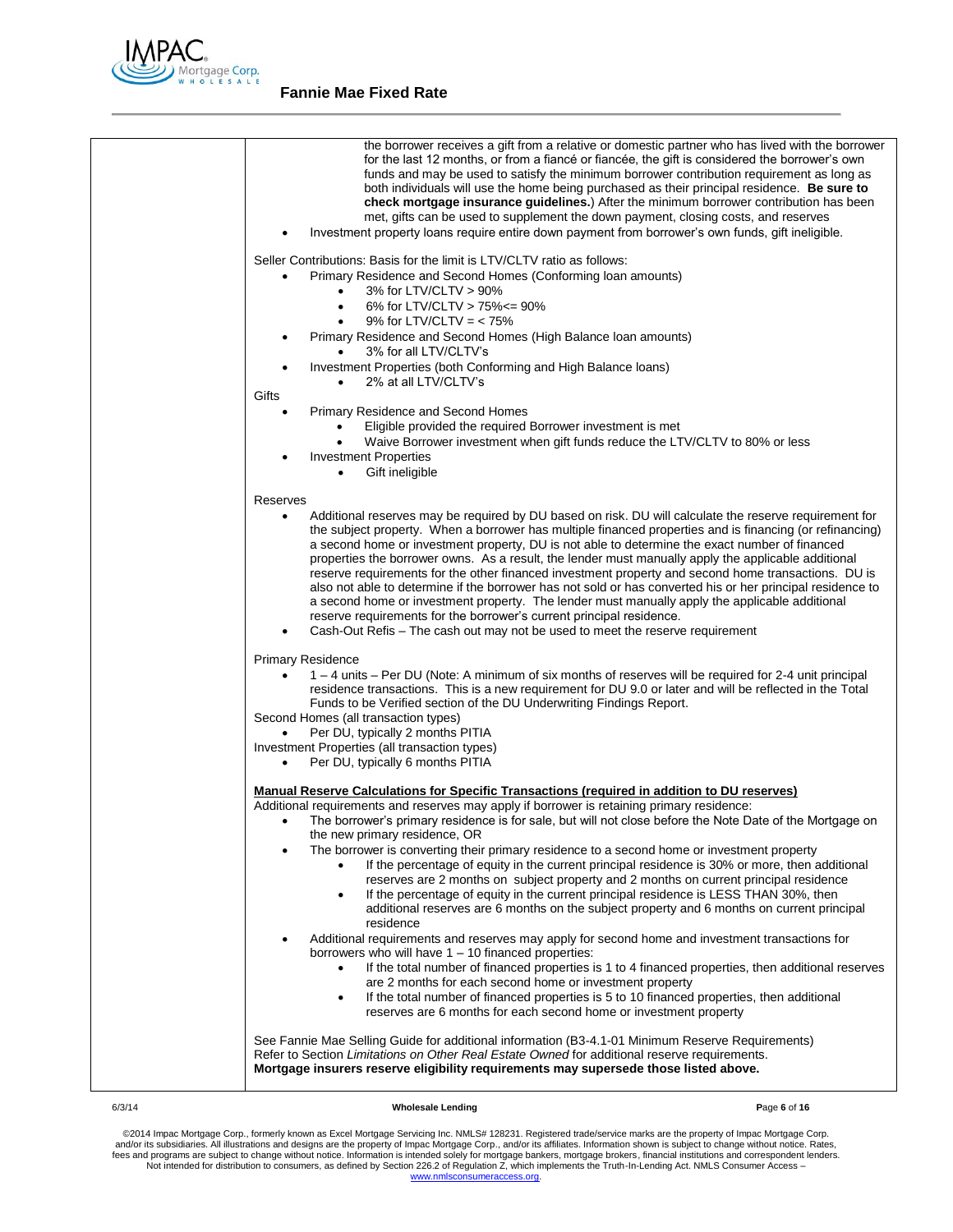

| <b>Assumptions</b>          | Ineligible                                                                                                                                                                                                                                                                                                                                                                                                                                                                                                                                                                                                                                                                                                                                                                                                                                                                                                                                                                                                                                                                                                                                                                                                                                                                                                                                                                                                                                                                                                                                                                                                                                                                                                                                                                                                                                                                                                                                                                                                                                                                                                                                                                                                                                                                                                                                                                                                                                                                                                                                                                                                                                                                                                                                                                                                                                                                                                                                                |                                                                                                                                                                            |  |
|-----------------------------|-----------------------------------------------------------------------------------------------------------------------------------------------------------------------------------------------------------------------------------------------------------------------------------------------------------------------------------------------------------------------------------------------------------------------------------------------------------------------------------------------------------------------------------------------------------------------------------------------------------------------------------------------------------------------------------------------------------------------------------------------------------------------------------------------------------------------------------------------------------------------------------------------------------------------------------------------------------------------------------------------------------------------------------------------------------------------------------------------------------------------------------------------------------------------------------------------------------------------------------------------------------------------------------------------------------------------------------------------------------------------------------------------------------------------------------------------------------------------------------------------------------------------------------------------------------------------------------------------------------------------------------------------------------------------------------------------------------------------------------------------------------------------------------------------------------------------------------------------------------------------------------------------------------------------------------------------------------------------------------------------------------------------------------------------------------------------------------------------------------------------------------------------------------------------------------------------------------------------------------------------------------------------------------------------------------------------------------------------------------------------------------------------------------------------------------------------------------------------------------------------------------------------------------------------------------------------------------------------------------------------------------------------------------------------------------------------------------------------------------------------------------------------------------------------------------------------------------------------------------------------------------------------------------------------------------------------------------|----------------------------------------------------------------------------------------------------------------------------------------------------------------------------|--|
| <b>Borrower Eligibility</b> | Eligible<br>US Citizen<br>$\bullet$<br>Permanent resident alien<br>$\bullet$<br>$\bullet$<br>restrictions apply)<br>Inter Vivos Revocable Trust (FNMA B2-2-05)<br>$\bullet$<br>Ineligible<br><b>Foreign Nationals</b>                                                                                                                                                                                                                                                                                                                                                                                                                                                                                                                                                                                                                                                                                                                                                                                                                                                                                                                                                                                                                                                                                                                                                                                                                                                                                                                                                                                                                                                                                                                                                                                                                                                                                                                                                                                                                                                                                                                                                                                                                                                                                                                                                                                                                                                                                                                                                                                                                                                                                                                                                                                                                                                                                                                                     | Non-permanent resident alien (maximum 80% LTV/CLTV/HCLTV on 1-unit primary residence only; other<br>Note: A Power of Attorney is not allowed on properties held in a trust |  |
| <b>Co-borrowers</b>         | DU Approve/Eligible<br>Ratios determined by DU<br>$\bullet$<br>Non-occupant co-borrower eligible per DU (See restriction below)<br>Restriction: Non-occupant co-borrower is not allowed on loans where any borrower has only one score or no score,<br>or on a primary residence refinance loan where the borrower is exercising the delayed financing exception.                                                                                                                                                                                                                                                                                                                                                                                                                                                                                                                                                                                                                                                                                                                                                                                                                                                                                                                                                                                                                                                                                                                                                                                                                                                                                                                                                                                                                                                                                                                                                                                                                                                                                                                                                                                                                                                                                                                                                                                                                                                                                                                                                                                                                                                                                                                                                                                                                                                                                                                                                                                         |                                                                                                                                                                            |  |
| <b>Credit</b><br>6/3/14     | DU Approve/Eligible findings only<br>Refer to Loan Amount and LTV Limitations for minimum credit score requirements<br>Housing (Mortgage/Rental) Payment History (PITIA) is inclusive of all liens regardless of position, as well<br>as all occupancy types.<br>Mortgage history evaluated by DU<br>$\bullet$<br>Mortgage/Rental Delinquencies - Loans are ineligible with one or more mortgage/rental<br>delinquencies of 60, 90, 120, 150 days or greater reported within 12 months of the date of the<br>credit report.<br><b>Multiple Financed Properties</b><br>Borrowers with 5 - 10 financed properties (when Second Home or Investment Property is the Subject)<br>Bankruptcy or Foreclosure – The borrower cannot have any history of bankruptcy or foreclosure<br>within the past 7years.<br>Mortgage Delinquencies- The borrower cannot have any delinquencies, 30-day or greater, within<br>the past 12 months on any mortgage loans.<br>Allowable Age of Credit Documents<br>Credit documents include credit reports and employment, income, and asset documentation. For all mortgage<br>loans (existing and new construction), the credit documents must be no more than four months old on the date the<br>note is signed. (SEL-2013-04)<br><b>Disputed Credit Report Tradelines</b><br>When DU identifies a disputed tradeline and that tradeline was not included in the credit risk<br>assessment, the lender must obtain a new credit report with the tradeline no longer reported as disputed<br>and resubmit the loan casefile to DU.<br>Impac does not manually underwrite conventional loans so there is no "manual underwrite"<br>solution.<br>If DU does not issue the disputed tradeline message, the lender is only required to ensure the payment<br>$\bullet$<br>for the tradeline, if any, is included in the total expense ratio if the account belongs to the borrower.<br>Credit Scores – Normally all borrowers must have at least two credit scores<br>For Primary Residence purchase and rate/term financing flexibilities apply as follows.<br>One borrower on every loan must have a credit score except for High Balance loans.<br>$\bullet$<br>On High Balance loans all borrowers on the loan must have at least one credit score.<br>$\bullet$<br>Loans > 80% LTV with one or no score borrowers are subject to Mortgage Insurers requirements for<br>eligibility.<br>Borrower with one credit score or borrower without a credit score (see below) eligible on primary<br>residence Purchase, Rate & Term 1 unit maximum 95% LTV (97% LTV with DU Version 9.0 or prior)<br>minimum credit score 620.<br>Borrower with one credit score is eligible as follows.<br>$\bullet$<br>• DU Approve/Eligible decision required<br>• Credit data is available from one repository and credit score is obtained from that repository<br>• A three in-file merged credit report was ordered<br><b>Wholesale Lending</b> | Page 7 of 16                                                                                                                                                               |  |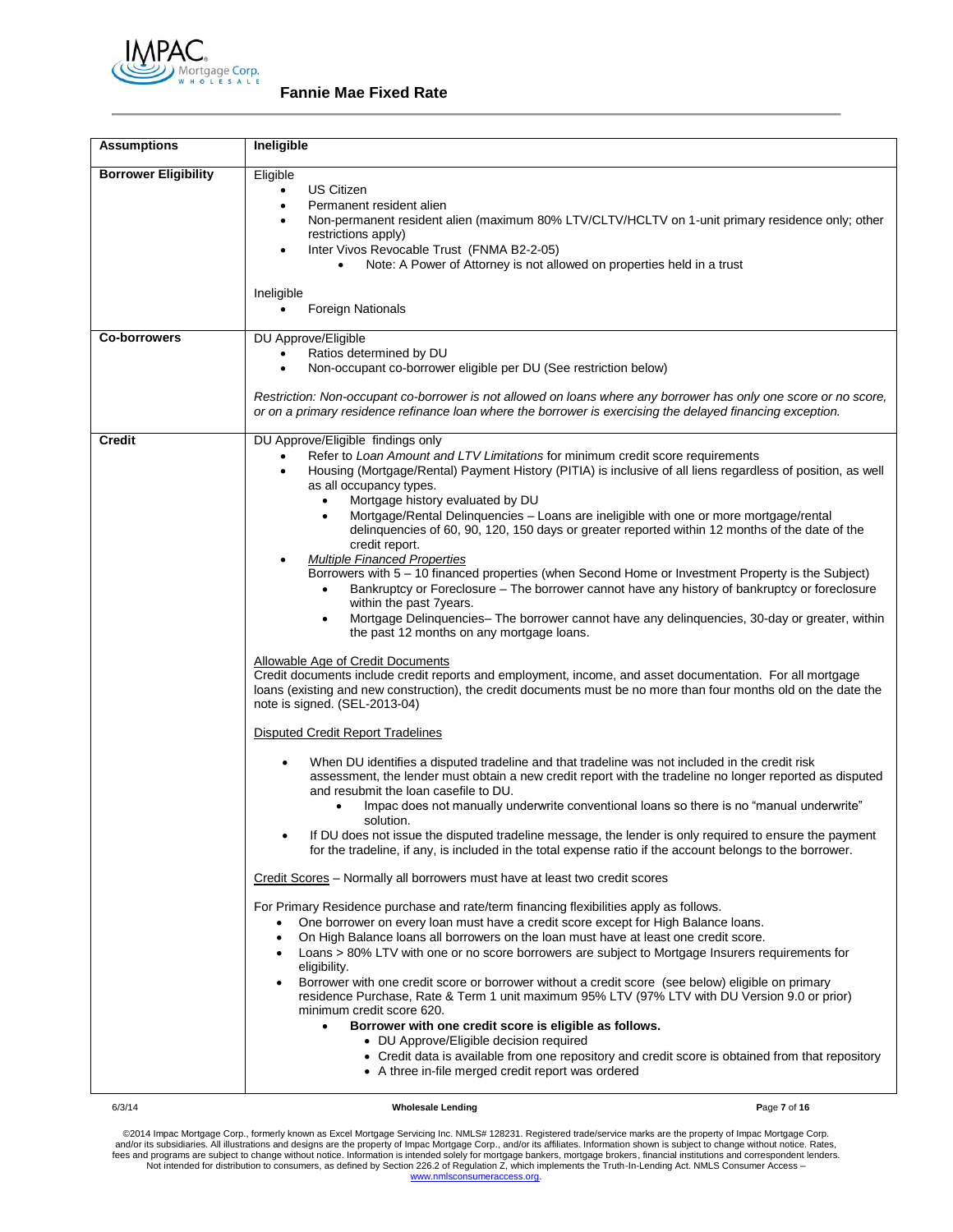

|                        | Borrower without a credit score is eligible if at least one other borrower has one credit<br>$\bullet$<br>score and all conditions are met as follows.<br>• DU Approve/Eligible decision required<br>• Primary residence 1-unit only<br>• Transaction is purchase or limited cash-out refinance<br>• Borrower with traditional credit and a credit score is contributing more than 50% of the<br>qualifying income<br>• Self-employed income is ineligible to be used to qualify on the loan when any borrower on |
|------------------------|-------------------------------------------------------------------------------------------------------------------------------------------------------------------------------------------------------------------------------------------------------------------------------------------------------------------------------------------------------------------------------------------------------------------------------------------------------------------------------------------------------------------|
|                        | the transaction is without a credit score.<br>Loan is not a High Balance loan                                                                                                                                                                                                                                                                                                                                                                                                                                     |
|                        | Waiting Periods after Significant Derogatory Credit Events (SEL-2013-04)<br>The waiting period commences on the completion, discharge or dismissal date (as applicable) of the derogatory<br>credit event and ends on the credit report date for DU loan casefiles. Impac follows standard FNMA Waiting Period<br>Requirements. Reduced waiting periods due to "Extenuating Circumstances" are allowed on a case by case basis.                                                                                   |
|                        | DU uses the credit report date to measure whether or not the applicable waiting period has been met after a<br>significant derogatory event. If DU determines that the waiting period has not been met based on the credit report<br>used on the initial submission to DU, the lender may obtain an updated credit report and resubmit the loan casefile<br>to DU after the required time has elapsed.                                                                                                            |
|                        | Ineligible<br><b>Manual Underwriting</b><br>$\bullet$                                                                                                                                                                                                                                                                                                                                                                                                                                                             |
| <b>Documentation</b>   | Document as determined by DU Findings, FNMA Selling Guide and Impac guidelines<br>Impac will accept digitally signed documents per FNMA guidelines.                                                                                                                                                                                                                                                                                                                                                               |
|                        | Power of Attorney is not allowed on any of the following:<br><b>Properties held in trust</b><br><b>Cash Out refinance transactions</b>                                                                                                                                                                                                                                                                                                                                                                            |
| <b>Escrow Waivers</b>  | Property tax and insurance escrows may be waived for LTV $\leq 80\%$ .<br>Individual state laws may supersede this requirement.                                                                                                                                                                                                                                                                                                                                                                                   |
|                        | Escrow Accounts Required (FNMA B2-1.2-02 & 2-03):<br>Escrow accounts are required on all rate/term refinance transactions when real estate taxes are financed into the<br>loan. Escrow accounts are required on all cash out refinance transactions when the new loan amount includes the<br>financing of real estate taxes that are more than 60 days delinquent. The requirement may be superseded by state<br>law to the extent certain states limit escrow requirements.                                      |
| <b>Financing Types</b> | Purchase Mortgages                                                                                                                                                                                                                                                                                                                                                                                                                                                                                                |
|                        | Rate and Term Refinance/Limited Cash Out Refinance<br>HUD-1 settlement statement(s) required from any transaction within past 6 months. If previous transaction<br>$\bullet$<br>was a cash-out or if it combined a first and non-purchase money subordinate into a new first, loan to be<br>coded cash out. If new transaction combines a first and non-purchase money subordinate into a new first<br>loan, it is considered cash out.                                                                           |
|                        | Pay off of the existing first mortgage regardless of seasoning<br>Pay off of existing subordinate liens that were used in whole to acquire the subject property<br>$\bullet$<br>Closing costs and prepaid items may be financed into loan amount                                                                                                                                                                                                                                                                  |
|                        | If the borrower finances the payment of real estate taxes for the subject property into the loan amount, an<br>$\bullet$<br>escrow (impound) account must be established (see <i>Escrow Waivers</i> ) or the loan will be ineligible as a<br>rate/term refinance;                                                                                                                                                                                                                                                 |
|                        | The financing of real estate taxes that are more than 60 days delinquent will make the loan ineligible for<br>$\bullet$<br>rate/term refinance. The loan must be processed as cash-out<br>Cash out limited to the lesser of 2% of the principal amount of the new loan or \$2000<br>$\bullet$                                                                                                                                                                                                                     |
|                        | Acceptable Continuity of Obligation<br>$\bullet$<br>Properties listed for sale (B2-1.2-02)<br>$\bullet$<br>The subject property must not be currently listed for sale. It must be taken off the market on or<br>$\bullet$                                                                                                                                                                                                                                                                                         |
|                        | before the disbursement date of the new mortgage loan, and<br>The borrowers must confirm their intent to occupy the subject property (for principal residence<br>٠<br>transactions)                                                                                                                                                                                                                                                                                                                               |
|                        | Disbursement Date is the date loan funds are disbursed for the subject mortgage. The<br>disbursement date may occur on or after the note date.<br>Refinances to Buy Out An Owner's Interest                                                                                                                                                                                                                                                                                                                       |
|                        |                                                                                                                                                                                                                                                                                                                                                                                                                                                                                                                   |

### 6/3/14 **Wholesale Lending P**age **8** of **16**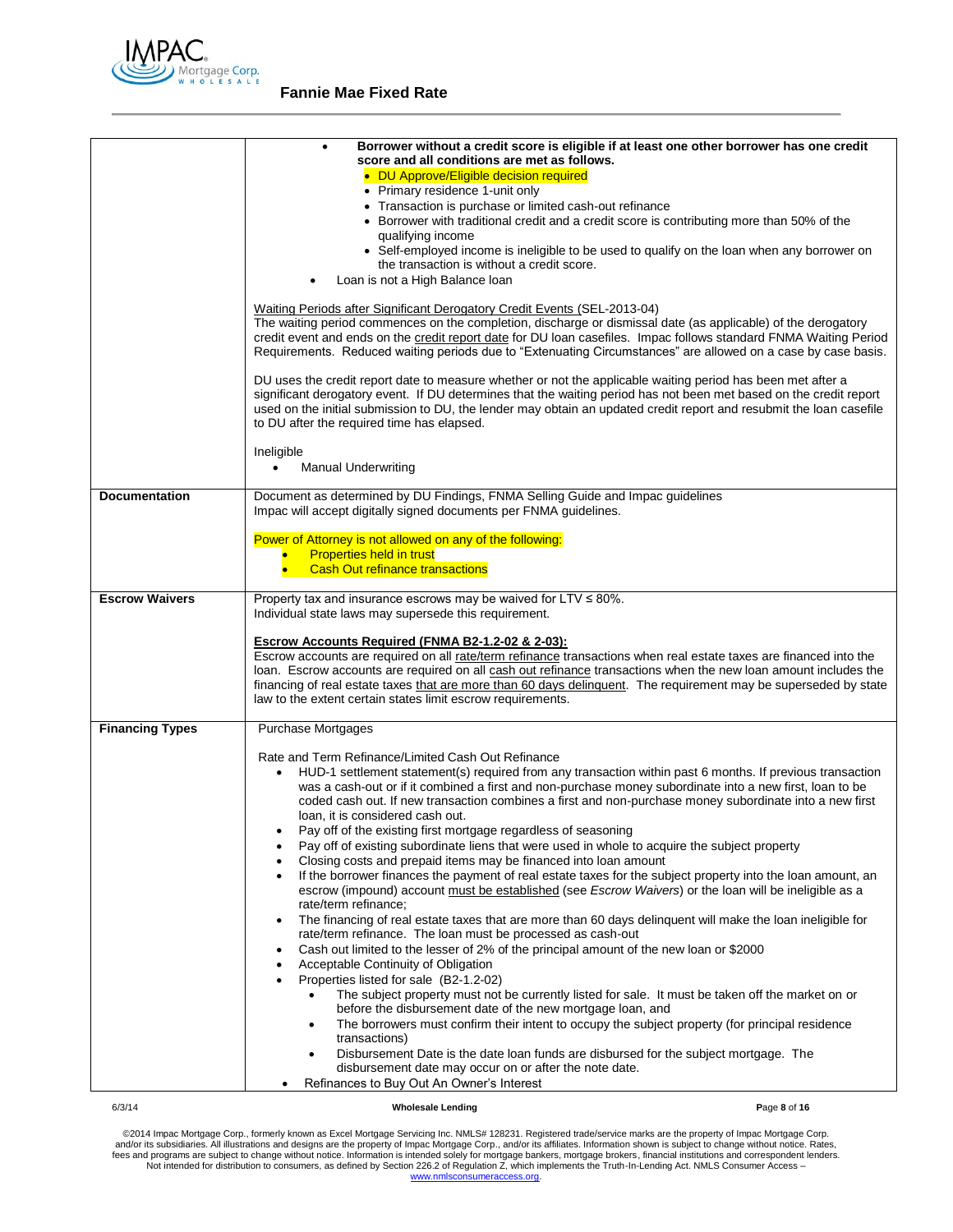

| A transaction that requires one owner to buy out the interest of another owner (for example, as a<br>$\bullet$<br>result of a divorce settlement or dissolution of a domestic partnership) is considered a limited cash-<br>out refinance if the secured property was jointly owned for at least 12 months preceding the<br>disbursement date of the new mortgage loan.<br>All parties must sign a written agreement that states the terms of the property transfer and the<br>٠<br>proposed disposition of the proceeds from the refinance transaction. Except in cases in recent<br>inheritance, documentation must be provided to indicate joint ownership by all parties for at least 12<br>months preceding the disbursement date of the new mortgage loan.<br>Borrowers who acquire sole ownership of the property may not receive any of the proceeds from<br>٠<br>the refinancing.<br>Owner occupied properties located in Texas with Texas Section 50 (a)(6) are ineligible.<br>If the first or second Texas Section 50(a)(6) loan is being paid off, regardless of whether the<br>borrower is getting any cash back, the loan is restricted to the Texas Home Equity Section 50(a)(6)<br>and is ineligible.<br>If the first mortgage is not a Texas Section $50(a)(6)$ loan and the second mortgage is a Texas<br>$\bullet$<br>Section $50(a)(6)$ , the second lien may be subordinated and is considered a rate and term refinance.<br>The second lien must be subordinate to the first mortgage and a subordination agreement must be<br>executed. Borrower cannot receive any cash back from first mortgage transaction.<br>If a Texas Section 50(a)(6) second lien is being paid off, the loan is restricted to the Texas Home<br>$\bullet$<br>Equity Section 50(a)(6) and is ineligible.<br>The title policy will reference the Texas Section 50(a)(6).<br>٠ |
|-----------------------------------------------------------------------------------------------------------------------------------------------------------------------------------------------------------------------------------------------------------------------------------------------------------------------------------------------------------------------------------------------------------------------------------------------------------------------------------------------------------------------------------------------------------------------------------------------------------------------------------------------------------------------------------------------------------------------------------------------------------------------------------------------------------------------------------------------------------------------------------------------------------------------------------------------------------------------------------------------------------------------------------------------------------------------------------------------------------------------------------------------------------------------------------------------------------------------------------------------------------------------------------------------------------------------------------------------------------------------------------------------------------------------------------------------------------------------------------------------------------------------------------------------------------------------------------------------------------------------------------------------------------------------------------------------------------------------------------------------------------------------------------------------------------------------------------------------------------------------------|
|                                                                                                                                                                                                                                                                                                                                                                                                                                                                                                                                                                                                                                                                                                                                                                                                                                                                                                                                                                                                                                                                                                                                                                                                                                                                                                                                                                                                                                                                                                                                                                                                                                                                                                                                                                                                                                                                             |
| Cash-Out Refinance (B2-1.2-03)<br>Cash-Out refinance transactions must meet the following requirements:                                                                                                                                                                                                                                                                                                                                                                                                                                                                                                                                                                                                                                                                                                                                                                                                                                                                                                                                                                                                                                                                                                                                                                                                                                                                                                                                                                                                                                                                                                                                                                                                                                                                                                                                                                     |
| The transaction must be used to pay off existing mortgages by obtaining a new first mortgage secured by                                                                                                                                                                                                                                                                                                                                                                                                                                                                                                                                                                                                                                                                                                                                                                                                                                                                                                                                                                                                                                                                                                                                                                                                                                                                                                                                                                                                                                                                                                                                                                                                                                                                                                                                                                     |
| the same property or be a new mortgage on a property that does not have a mortgage lien against it.<br>The property must have been purchased (or acquired) by the borrower at least six months prior to the                                                                                                                                                                                                                                                                                                                                                                                                                                                                                                                                                                                                                                                                                                                                                                                                                                                                                                                                                                                                                                                                                                                                                                                                                                                                                                                                                                                                                                                                                                                                                                                                                                                                 |
| disbursement date of the new mortgage loan except for the following:                                                                                                                                                                                                                                                                                                                                                                                                                                                                                                                                                                                                                                                                                                                                                                                                                                                                                                                                                                                                                                                                                                                                                                                                                                                                                                                                                                                                                                                                                                                                                                                                                                                                                                                                                                                                        |
| There is no waiting period if the lender documents that the borrower acquired the property through                                                                                                                                                                                                                                                                                                                                                                                                                                                                                                                                                                                                                                                                                                                                                                                                                                                                                                                                                                                                                                                                                                                                                                                                                                                                                                                                                                                                                                                                                                                                                                                                                                                                                                                                                                          |
| an inheritance or was legally awarded the property (divorce, separation, or dissolution of a domestic                                                                                                                                                                                                                                                                                                                                                                                                                                                                                                                                                                                                                                                                                                                                                                                                                                                                                                                                                                                                                                                                                                                                                                                                                                                                                                                                                                                                                                                                                                                                                                                                                                                                                                                                                                       |
| partnership).                                                                                                                                                                                                                                                                                                                                                                                                                                                                                                                                                                                                                                                                                                                                                                                                                                                                                                                                                                                                                                                                                                                                                                                                                                                                                                                                                                                                                                                                                                                                                                                                                                                                                                                                                                                                                                                               |
| The delayed financing requirements are met. See Delayed Financing Exception below.                                                                                                                                                                                                                                                                                                                                                                                                                                                                                                                                                                                                                                                                                                                                                                                                                                                                                                                                                                                                                                                                                                                                                                                                                                                                                                                                                                                                                                                                                                                                                                                                                                                                                                                                                                                          |
| Continuity of obligation must be demonstrated unless one of the following conditions is met:                                                                                                                                                                                                                                                                                                                                                                                                                                                                                                                                                                                                                                                                                                                                                                                                                                                                                                                                                                                                                                                                                                                                                                                                                                                                                                                                                                                                                                                                                                                                                                                                                                                                                                                                                                                |
| The borrower was added to title 24 months or more prior to the disbursement date of the new loan,                                                                                                                                                                                                                                                                                                                                                                                                                                                                                                                                                                                                                                                                                                                                                                                                                                                                                                                                                                                                                                                                                                                                                                                                                                                                                                                                                                                                                                                                                                                                                                                                                                                                                                                                                                           |
| <b>or</b>                                                                                                                                                                                                                                                                                                                                                                                                                                                                                                                                                                                                                                                                                                                                                                                                                                                                                                                                                                                                                                                                                                                                                                                                                                                                                                                                                                                                                                                                                                                                                                                                                                                                                                                                                                                                                                                                   |
| There is no existing mortgage on the subject property as a result of the borrower(s) having                                                                                                                                                                                                                                                                                                                                                                                                                                                                                                                                                                                                                                                                                                                                                                                                                                                                                                                                                                                                                                                                                                                                                                                                                                                                                                                                                                                                                                                                                                                                                                                                                                                                                                                                                                                 |
| purchased the subject property with cash or paid off any prior mortgage for which the borrower was<br>an obligor.                                                                                                                                                                                                                                                                                                                                                                                                                                                                                                                                                                                                                                                                                                                                                                                                                                                                                                                                                                                                                                                                                                                                                                                                                                                                                                                                                                                                                                                                                                                                                                                                                                                                                                                                                           |
| If the new loan amount includes the financing of real estate taxes that are more than 60 days delinguent an                                                                                                                                                                                                                                                                                                                                                                                                                                                                                                                                                                                                                                                                                                                                                                                                                                                                                                                                                                                                                                                                                                                                                                                                                                                                                                                                                                                                                                                                                                                                                                                                                                                                                                                                                                 |
| escrow (impound) account is required, unless requiring an escrow account is not permitted by applicable<br>law or regulation. For example, if a particular state law does not allow a lender to require an escrow<br>account under certain circumstances, the loan will still be eligible without an escrow account. (See Escrow                                                                                                                                                                                                                                                                                                                                                                                                                                                                                                                                                                                                                                                                                                                                                                                                                                                                                                                                                                                                                                                                                                                                                                                                                                                                                                                                                                                                                                                                                                                                            |
| Waivers)<br>Impac's Credit Management review is required when cash-out is greater than \$150,000 and requirements<br>are as follows.                                                                                                                                                                                                                                                                                                                                                                                                                                                                                                                                                                                                                                                                                                                                                                                                                                                                                                                                                                                                                                                                                                                                                                                                                                                                                                                                                                                                                                                                                                                                                                                                                                                                                                                                        |
| Minimum credit score 720 or program minimum whichever is higher<br>$\bullet$                                                                                                                                                                                                                                                                                                                                                                                                                                                                                                                                                                                                                                                                                                                                                                                                                                                                                                                                                                                                                                                                                                                                                                                                                                                                                                                                                                                                                                                                                                                                                                                                                                                                                                                                                                                                |
| Reduce maximum LTV by 10% or maximum of 70% LTV whichever is less<br>$\bullet$                                                                                                                                                                                                                                                                                                                                                                                                                                                                                                                                                                                                                                                                                                                                                                                                                                                                                                                                                                                                                                                                                                                                                                                                                                                                                                                                                                                                                                                                                                                                                                                                                                                                                                                                                                                              |
| Properties listed for sale in the six months preceding the disbursement date of the new mortgage loan are                                                                                                                                                                                                                                                                                                                                                                                                                                                                                                                                                                                                                                                                                                                                                                                                                                                                                                                                                                                                                                                                                                                                                                                                                                                                                                                                                                                                                                                                                                                                                                                                                                                                                                                                                                   |
| limited to 70% LTV/CLTV/HCLTV ratios (or less if mandated by the specific product, occupancy, or property<br>type – for example, 65% for manufactured homes).                                                                                                                                                                                                                                                                                                                                                                                                                                                                                                                                                                                                                                                                                                                                                                                                                                                                                                                                                                                                                                                                                                                                                                                                                                                                                                                                                                                                                                                                                                                                                                                                                                                                                                               |
| NOTE: Properties that were listed for sale must have been taken off the market on or before the<br>disbursement date of the new mortgage.                                                                                                                                                                                                                                                                                                                                                                                                                                                                                                                                                                                                                                                                                                                                                                                                                                                                                                                                                                                                                                                                                                                                                                                                                                                                                                                                                                                                                                                                                                                                                                                                                                                                                                                                   |
| Investor and second home borrowers with five to ten financed properties are ineligible for cash-out                                                                                                                                                                                                                                                                                                                                                                                                                                                                                                                                                                                                                                                                                                                                                                                                                                                                                                                                                                                                                                                                                                                                                                                                                                                                                                                                                                                                                                                                                                                                                                                                                                                                                                                                                                         |
|                                                                                                                                                                                                                                                                                                                                                                                                                                                                                                                                                                                                                                                                                                                                                                                                                                                                                                                                                                                                                                                                                                                                                                                                                                                                                                                                                                                                                                                                                                                                                                                                                                                                                                                                                                                                                                                                             |
| refinance transactions unless all of the delayed financing exception requirements are met. Additional                                                                                                                                                                                                                                                                                                                                                                                                                                                                                                                                                                                                                                                                                                                                                                                                                                                                                                                                                                                                                                                                                                                                                                                                                                                                                                                                                                                                                                                                                                                                                                                                                                                                                                                                                                       |
| restrictions apply. Delayed Financing Exception is not allowed for High Balance loans with 5 - 10 financed<br>properties.                                                                                                                                                                                                                                                                                                                                                                                                                                                                                                                                                                                                                                                                                                                                                                                                                                                                                                                                                                                                                                                                                                                                                                                                                                                                                                                                                                                                                                                                                                                                                                                                                                                                                                                                                   |
| Transactions in which a portion of the proceeds of the refinance is used to pay off the outstanding balance                                                                                                                                                                                                                                                                                                                                                                                                                                                                                                                                                                                                                                                                                                                                                                                                                                                                                                                                                                                                                                                                                                                                                                                                                                                                                                                                                                                                                                                                                                                                                                                                                                                                                                                                                                 |
| on an installment land contract, regardless of the date the installment land contract was executed are                                                                                                                                                                                                                                                                                                                                                                                                                                                                                                                                                                                                                                                                                                                                                                                                                                                                                                                                                                                                                                                                                                                                                                                                                                                                                                                                                                                                                                                                                                                                                                                                                                                                                                                                                                      |
| ineligible.                                                                                                                                                                                                                                                                                                                                                                                                                                                                                                                                                                                                                                                                                                                                                                                                                                                                                                                                                                                                                                                                                                                                                                                                                                                                                                                                                                                                                                                                                                                                                                                                                                                                                                                                                                                                                                                                 |
| If the existing mortgage is a "restructured" mortgage" it is not eligible for cash-out refinance (see B2-1.4-02)                                                                                                                                                                                                                                                                                                                                                                                                                                                                                                                                                                                                                                                                                                                                                                                                                                                                                                                                                                                                                                                                                                                                                                                                                                                                                                                                                                                                                                                                                                                                                                                                                                                                                                                                                            |
| Owner occupied properties located in Texas with Texas Section 50 (a)(6) are ineligible.                                                                                                                                                                                                                                                                                                                                                                                                                                                                                                                                                                                                                                                                                                                                                                                                                                                                                                                                                                                                                                                                                                                                                                                                                                                                                                                                                                                                                                                                                                                                                                                                                                                                                                                                                                                     |
| If the first or second Texas Section 50(a)(6) loan is being paid off, regardless of whether the<br>$\bullet$                                                                                                                                                                                                                                                                                                                                                                                                                                                                                                                                                                                                                                                                                                                                                                                                                                                                                                                                                                                                                                                                                                                                                                                                                                                                                                                                                                                                                                                                                                                                                                                                                                                                                                                                                                |
| borrower is getting any cash back, the loan is restricted to the Texas Home Equity Section 50(a)(6)<br>and is ineligible.                                                                                                                                                                                                                                                                                                                                                                                                                                                                                                                                                                                                                                                                                                                                                                                                                                                                                                                                                                                                                                                                                                                                                                                                                                                                                                                                                                                                                                                                                                                                                                                                                                                                                                                                                   |
| Paying off loans that are not Texas Section 50(a)(6) but are defined as a cash out refinance based                                                                                                                                                                                                                                                                                                                                                                                                                                                                                                                                                                                                                                                                                                                                                                                                                                                                                                                                                                                                                                                                                                                                                                                                                                                                                                                                                                                                                                                                                                                                                                                                                                                                                                                                                                          |
|                                                                                                                                                                                                                                                                                                                                                                                                                                                                                                                                                                                                                                                                                                                                                                                                                                                                                                                                                                                                                                                                                                                                                                                                                                                                                                                                                                                                                                                                                                                                                                                                                                                                                                                                                                                                                                                                             |

|--|--|

### **K** Wholesale Lending **Page 9** of 16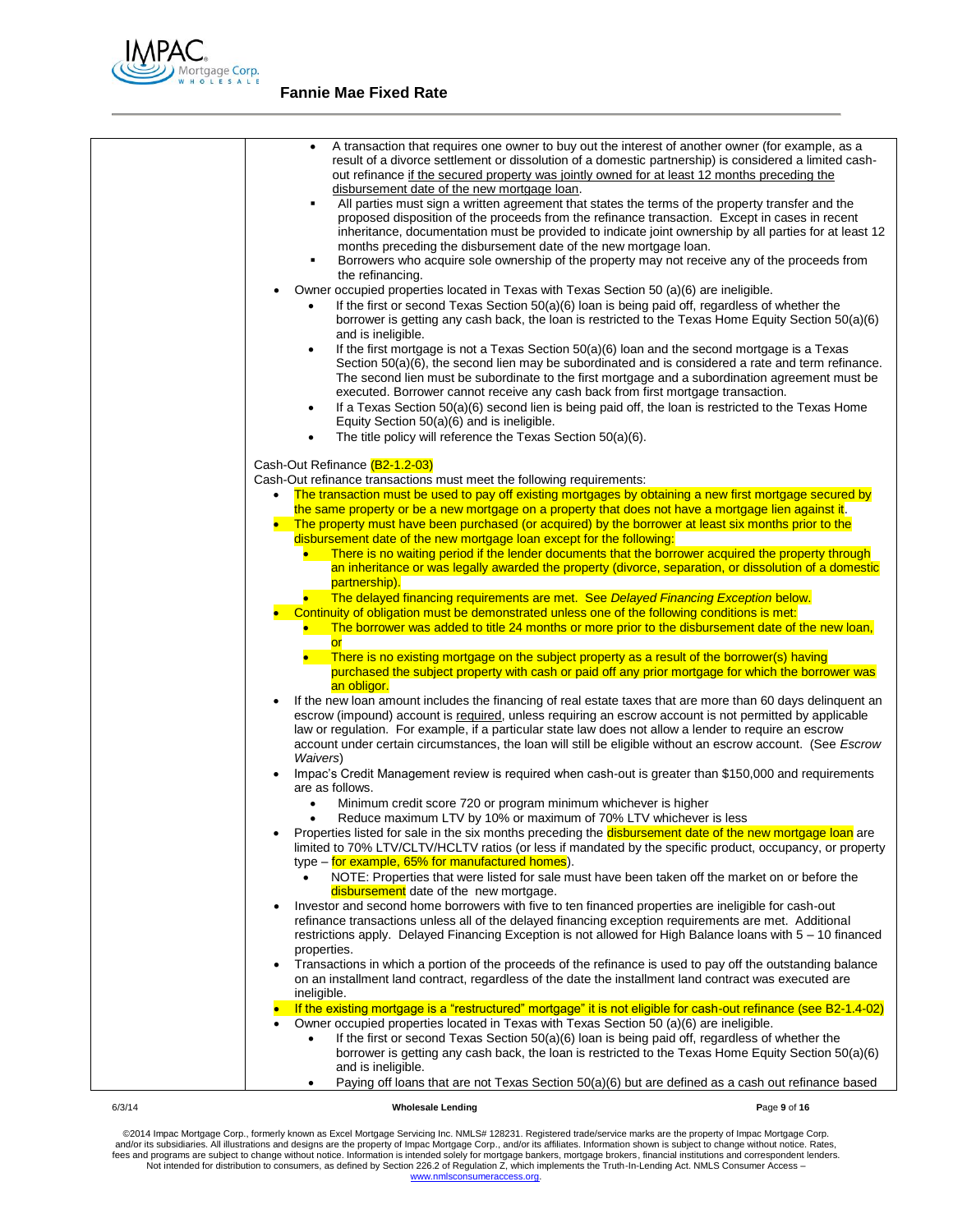

|        | on agency guidelines are eligible. Borrower cannot receive any cash back from the transaction.                                                                                         |
|--------|----------------------------------------------------------------------------------------------------------------------------------------------------------------------------------------|
|        | Delayed Financing Exception (FNMA B2-1.2-03)                                                                                                                                           |
|        | Borrowers who purchased the subject property within the past six months (measured from the date on which the                                                                           |
|        | property was purchased to the disbursement date of the new mortgage loan) are eligible for a cash-out refinance if                                                                     |
|        | all of the following requirements are met:                                                                                                                                             |
|        | The original purchase transaction was an arms-length transaction                                                                                                                       |
|        | For this refinance transaction the borrower(s) must meet Fannie Mae's and Impac's borrower eligibility                                                                                 |
|        | requirements. The borrower(s) may have initially purchased the property as one of the following:                                                                                       |
|        | A natural person;<br>An eligible inter vivos revocable trust, when the borrower is both the individual establishing the trust                                                          |
|        | and the beneficiary of the trust;                                                                                                                                                      |
|        | An eligible land trust when the borrower is the beneficiary of the land trust; or                                                                                                      |
|        | An LLC or partnership in which the borrower(s) have an individual or joint ownership of 100%                                                                                           |
|        | The original purchase transaction is documented by a HUD-1 Settlement Statement, which confirms that<br>$\bullet$                                                                      |
|        | no mortgage financing was used to obtain the subject property. (A recorded trustee's deed [or similar                                                                                  |
|        | alternative] confirming the amount paid by the grantee to trustee may be substituted for a HUD-1 if a                                                                                  |
|        | HUD-1 was not provided to the purchaser at time of sale.)<br>The preliminary title search or report must confirm that there are no existing liens on the subject property<br>$\bullet$ |
|        | The sources of funds for the purchase transaction are documented (such as bank statements, personal<br>٠                                                                               |
|        | loan documents, or a HELOC on another property)                                                                                                                                        |
|        | If the source of funds used to acquire the property was an unsecured loan or a loan secured by an asset<br>٠                                                                           |
|        | other than the subject property (such as a HELOC secured by another property), the HUD-1 for the                                                                                       |
|        | refinance transaction must reflect that all cash-out proceeds be used to pay down, if applicable, the loan                                                                             |
|        | (unsecured or secured by an asset other than the subject property) used to purchase the property. Any                                                                                  |
|        | payments on the balance remaining from the original loan must be included in the debt-to-income ratio                                                                                  |
|        | calculation for the refinance transaction.<br>Note: Funds received as gifts and used to purchase the property may not be reimbursed with                                               |
|        | proceeds of the new mortgage loan                                                                                                                                                      |
|        | The new loan amount can be no more than the actual documented amount of the borrower's initial                                                                                         |
|        | investment in purchasing the property plus the financing of closing costs, prepaid fees, and points on the                                                                             |
|        | new mortgage loan (subject to the maximum LTV/CLTV/HCLTV ratios for the transaction based on the                                                                                       |
|        | current appraised value)                                                                                                                                                               |
|        | All other cash-out refinance eligibility requirements are met and cash-out pricing is applied.<br>$\bullet$                                                                            |
|        | NOTE: Investor and second home borrowers with five to ten financed properties are ineligible for cash-out                                                                              |
|        | refinance transactions unless all of the delayed financing exceptions requirements listed above are met.<br>Additional restrictions apply. (See FNMA B2-2-03)                          |
|        | Delayed Financing Exception is not allowed for High Balance loans where borrower has 5-10 financed<br>$\bullet$                                                                        |
|        | properties and the subject is investment or second home                                                                                                                                |
|        | A transaction that provides cash to borrower in excess of \$150,000 requires Impac underwriting manager                                                                                |
|        | approval (second signature)                                                                                                                                                            |
|        |                                                                                                                                                                                        |
|        | Continuity of Obligation (B2-1.2-04)                                                                                                                                                   |
|        | Continuity of Obligation occurs on a refinance transaction when at least one of the borrower(s) on the existing                                                                        |
|        | mortgage is also a borrower on the new refinance transaction secured by the subject property.                                                                                          |
|        | All refinance transactions must                                                                                                                                                        |
|        | • Comply with the definition above,                                                                                                                                                    |
|        | Meet one of the permissible exceptions described below, or                                                                                                                             |
|        | Comply with the limited eligibility parameters described below.                                                                                                                        |
|        | Note the following:                                                                                                                                                                    |
|        | Continuity of obligation requirements do not apply when there is no existing mortgage on the subject                                                                                   |
|        | property as a result of the borrower either having purchased the subject property with cash or when any                                                                                |
|        | prior mortgage for which the borrower was an obligor was paid in full.<br>All time period references in this section are measured from the date of the event (e.g., transfer of title) |
|        | and end with the disbursement date of the new refinance transaction.                                                                                                                   |
|        |                                                                                                                                                                                        |
|        | <b>Permissible Exceptions to Continuity of Obligation</b>                                                                                                                              |
|        | Although the following refinance transactions do not meet the definition of continuity of obligation, the new                                                                          |
|        | refinance transaction will be eligible and not bound by the limited eligibility parameters described below if any of the                                                               |
|        | following are applicable:                                                                                                                                                              |
|        | The borrower on the new refinance transaction was added to title 24 months or more prior to the<br>disbursement date of the new refinance transaction.                                 |
|        | The lender documents that the borrower acquired the property through an inheritance or was legally                                                                                     |
|        | awarded the property (e.g., divorce, separation, or dissolution of a domestic partnership). There is no                                                                                |
|        | minimum waiting period with regard to when the borrower acquired the property before completing a new                                                                                  |
| 6/3/14 | <b>Wholesale Lending</b><br>Page 10 of 16                                                                                                                                              |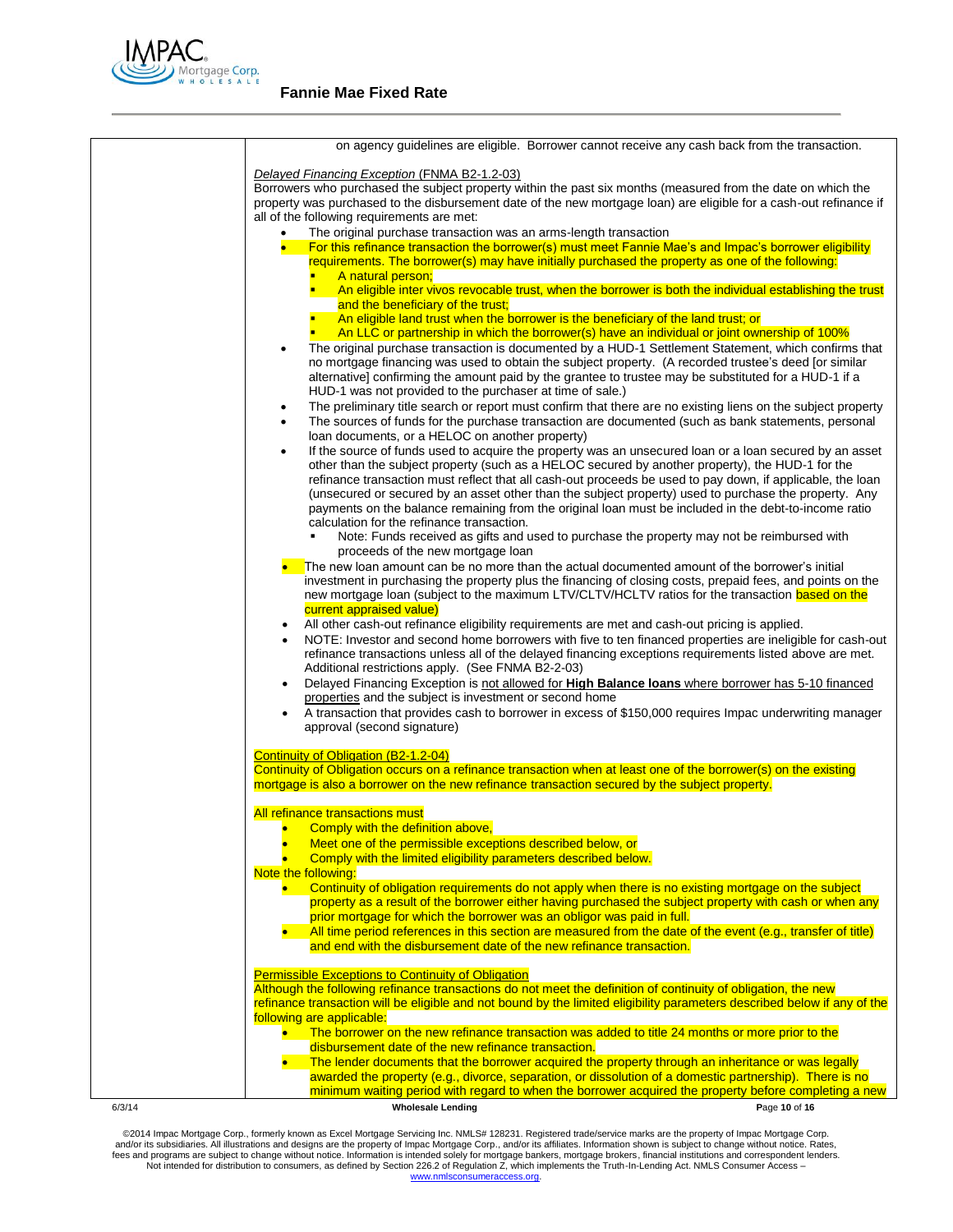

|                           | refinance transaction.                                                                                                                                                                                                          |                                                           |                                                                                                                                                                                                       |  |  |
|---------------------------|---------------------------------------------------------------------------------------------------------------------------------------------------------------------------------------------------------------------------------|-----------------------------------------------------------|-------------------------------------------------------------------------------------------------------------------------------------------------------------------------------------------------------|--|--|
|                           | The borrower on the new refinance transaction has been added to title through a transfer from a trust, or                                                                                                                       |                                                           |                                                                                                                                                                                                       |  |  |
|                           | a limited liability company (LLC), or partnership. The following requirements apply:<br>The borrower must have been a beneficiary/creator (trust) or a 25% or more owner of the LLC                                             |                                                           |                                                                                                                                                                                                       |  |  |
|                           | or partnership prior to the transfer, and                                                                                                                                                                                       |                                                           |                                                                                                                                                                                                       |  |  |
|                           | $\overline{\circ}$                                                                                                                                                                                                              |                                                           | The transferring entity and/or the borrower has had a consecutive ownership (on title) for at                                                                                                         |  |  |
|                           |                                                                                                                                                                                                                                 |                                                           | least the most recent 6 months prior to disbursement of the new loan.                                                                                                                                 |  |  |
|                           |                                                                                                                                                                                                                                 |                                                           | Note: Transfer of ownership from a corporation to an individual does not meet the continuity                                                                                                          |  |  |
|                           | of obligation requirement.                                                                                                                                                                                                      |                                                           |                                                                                                                                                                                                       |  |  |
|                           |                                                                                                                                                                                                                                 |                                                           | The borrower has been on title for at least 12 months but is not obligated on the existing mortgage(s)<br>that is being refinanced and the borrower meets at least one of the following requirements: |  |  |
|                           | $\overline{\circ}$                                                                                                                                                                                                              | Has been residing in the property for at least 12 months, |                                                                                                                                                                                                       |  |  |
|                           | $\overline{\mathsf{C}}$                                                                                                                                                                                                         | Has paid the mortgage for at least 12 months, or          |                                                                                                                                                                                                       |  |  |
|                           |                                                                                                                                                                                                                                 |                                                           | Can demonstrate a relationship with the current obligor (e.g., relative or domestic partner).                                                                                                         |  |  |
|                           |                                                                                                                                                                                                                                 |                                                           |                                                                                                                                                                                                       |  |  |
|                           | All Other Refinance Transactions - Limited Eligibility                                                                                                                                                                          |                                                           | All other refinance transactions that do not meet either the continuity of obligation requirements or a permissible                                                                                   |  |  |
|                           |                                                                                                                                                                                                                                 |                                                           | exception must comply with the following LTV, CLTV, HCLTV ratio restrictions regardless of the occupancy of the                                                                                       |  |  |
|                           | property. The LTV, CLTV, HCLTV ratios must be based on the current appraised value.                                                                                                                                             |                                                           |                                                                                                                                                                                                       |  |  |
|                           |                                                                                                                                                                                                                                 |                                                           |                                                                                                                                                                                                       |  |  |
|                           | <b>Months on Title</b>                                                                                                                                                                                                          |                                                           | <b>Eligibility Requirements</b>                                                                                                                                                                       |  |  |
|                           | $< 6$ months                                                                                                                                                                                                                    | Ineligible                                                |                                                                                                                                                                                                       |  |  |
|                           | $\geq 6$ months < 24 months                                                                                                                                                                                                     | Limited to 50% LTV/CLTV/HCLTV ratios                      |                                                                                                                                                                                                       |  |  |
|                           | $\geq$ 24 months                                                                                                                                                                                                                | No additional restrictions                                |                                                                                                                                                                                                       |  |  |
|                           |                                                                                                                                                                                                                                 |                                                           |                                                                                                                                                                                                       |  |  |
|                           | <b>Construction-to-Permanent Financing</b>                                                                                                                                                                                      |                                                           | Impac does not originate, fund, or purchase any form of FNMA "one-time-close" or "single-closing" loans. This                                                                                         |  |  |
|                           |                                                                                                                                                                                                                                 |                                                           | includes both loans in the construction phase as well as loans that are closed and modified.                                                                                                          |  |  |
|                           |                                                                                                                                                                                                                                 |                                                           |                                                                                                                                                                                                       |  |  |
| Geographic                | Eligible states are as follows:                                                                                                                                                                                                 |                                                           |                                                                                                                                                                                                       |  |  |
| Locations/Restrictions,   |                                                                                                                                                                                                                                 |                                                           | Wholesale: AK, AL, AR, AZ, CA, CO, CT, DC, FL, GA, IA, ID, IL, IN, KS, KY, LA, MD, MI, MN, MS, MT,                                                                                                    |  |  |
| as applicable             | NC, ND, NE, NV, OK, OR, SC, SD, TN, TX, UT, VA, WA, WI, WV                                                                                                                                                                      |                                                           |                                                                                                                                                                                                       |  |  |
|                           |                                                                                                                                                                                                                                 |                                                           |                                                                                                                                                                                                       |  |  |
|                           | Additional restrictions as follows:<br>Texas Cash-out 50(a)(6) is ineligible                                                                                                                                                    |                                                           |                                                                                                                                                                                                       |  |  |
|                           |                                                                                                                                                                                                                                 |                                                           | State specific regulatory requirements supersede all underwriting guidelines set forth by Impac.                                                                                                      |  |  |
|                           |                                                                                                                                                                                                                                 |                                                           |                                                                                                                                                                                                       |  |  |
| <b>High-Cost Mortgage</b> | Impac does not originate or purchase high-cost mortgage loans (12 CFR 1026.32)                                                                                                                                                  |                                                           |                                                                                                                                                                                                       |  |  |
| Loans                     |                                                                                                                                                                                                                                 |                                                           |                                                                                                                                                                                                       |  |  |
| <b>Income</b>             | Evaluated per DU and Fannie Mae guidelines with the following restrictions:                                                                                                                                                     |                                                           |                                                                                                                                                                                                       |  |  |
|                           | $\bullet$<br>pay stub and W-2                                                                                                                                                                                                   |                                                           | Stand-alone VOE (Verification of Employment) is ineligible. VOE must be accompanied by pay stub or                                                                                                    |  |  |
|                           | At minimum a paystub and W-2 is required                                                                                                                                                                                        |                                                           |                                                                                                                                                                                                       |  |  |
|                           |                                                                                                                                                                                                                                 |                                                           |                                                                                                                                                                                                       |  |  |
|                           |                                                                                                                                                                                                                                 |                                                           | Self-Employed History – Borrower must have been self-employed for a minimum of 24 months regardless of                                                                                                |  |  |
|                           | documentation requirements                                                                                                                                                                                                      |                                                           |                                                                                                                                                                                                       |  |  |
|                           |                                                                                                                                                                                                                                 |                                                           |                                                                                                                                                                                                       |  |  |
|                           |                                                                                                                                                                                                                                 |                                                           | The following employment and income documentation requirements will be issued with DU Version 9.0 or later:                                                                                           |  |  |
|                           | <b>Income Type</b><br><b>DU Documentation</b>                                                                                                                                                                                   |                                                           |                                                                                                                                                                                                       |  |  |
|                           | Base Pay (salary or hourly                                                                                                                                                                                                      |                                                           | Paystub + W-2 covering most recent year                                                                                                                                                               |  |  |
|                           | Bonus, Overtime, and Commission < 25%                                                                                                                                                                                           |                                                           | Paystub +W-2s covering most recent two-year period                                                                                                                                                    |  |  |
|                           |                                                                                                                                                                                                                                 |                                                           | Paystub, W-2s, and personal tax returns covering                                                                                                                                                      |  |  |
|                           | Commission $\geq$ 25%                                                                                                                                                                                                           |                                                           | most recent two-year period                                                                                                                                                                           |  |  |
|                           |                                                                                                                                                                                                                                 |                                                           | Personal and business ta returns covering most                                                                                                                                                        |  |  |
|                           | Self-Employment<br>recent two year period                                                                                                                                                                                       |                                                           |                                                                                                                                                                                                       |  |  |
|                           | Second Job, not self-employed                                                                                                                                                                                                   |                                                           | Paystub + W-2s covering most recent two-ye r period                                                                                                                                                   |  |  |
|                           | Personal and business tax returns covering most<br>Second Job, self-employed                                                                                                                                                    |                                                           |                                                                                                                                                                                                       |  |  |
|                           | recent two-year period                                                                                                                                                                                                          |                                                           |                                                                                                                                                                                                       |  |  |
|                           | <b>Alimony and Child Support Documentation Requirements</b>                                                                                                                                                                     |                                                           |                                                                                                                                                                                                       |  |  |
|                           | A minimum of six months of documented receipt of income will be required for alimony and child support income                                                                                                                   |                                                           |                                                                                                                                                                                                       |  |  |
|                           | for all DU Version 9.0 or later loan case files.                                                                                                                                                                                |                                                           |                                                                                                                                                                                                       |  |  |
|                           |                                                                                                                                                                                                                                 |                                                           |                                                                                                                                                                                                       |  |  |
|                           | With DU Version 9.0 or later the following income types will be added to the DU Online Loan Application. These<br>must be indicated as such in DU so that DU issues the appropriate message(s) specific to how each income type |                                                           |                                                                                                                                                                                                       |  |  |
| 6/3/14                    | <b>Wholesale Lending</b>                                                                                                                                                                                                        |                                                           | Page 11 of 16                                                                                                                                                                                         |  |  |
|                           |                                                                                                                                                                                                                                 |                                                           |                                                                                                                                                                                                       |  |  |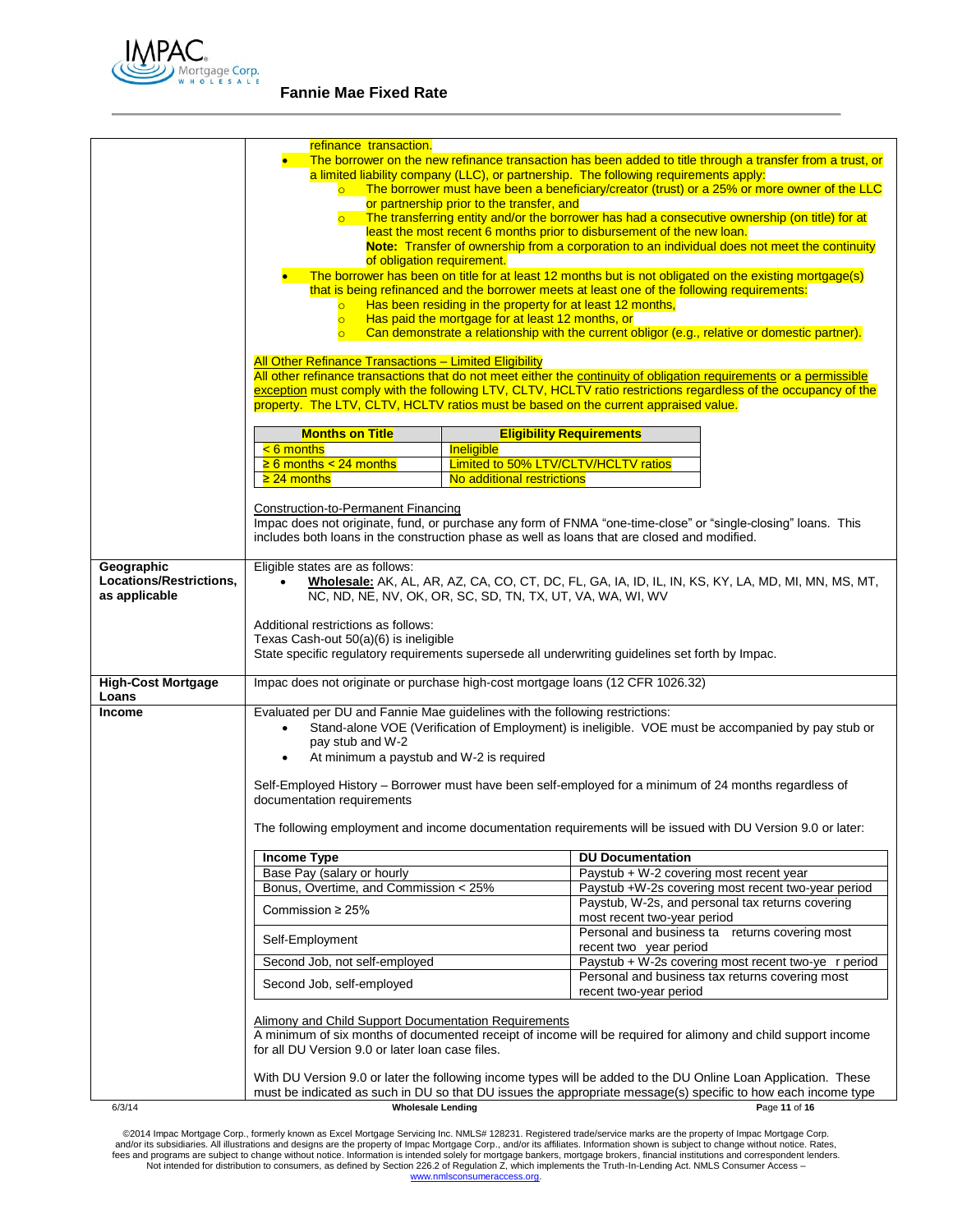

|                                                         | will need to be documented, as specified in the FNMA Selling Guide:                                                                                                                                                                                                  |
|---------------------------------------------------------|----------------------------------------------------------------------------------------------------------------------------------------------------------------------------------------------------------------------------------------------------------------------|
|                                                         | <b>Capital Gains</b><br>$\bullet$                                                                                                                                                                                                                                    |
|                                                         | <b>Employment-Related Assets</b><br>$\bullet$                                                                                                                                                                                                                        |
|                                                         | Foreign Income<br>$\bullet$                                                                                                                                                                                                                                          |
|                                                         | <b>Royalty Payment</b><br>$\bullet$                                                                                                                                                                                                                                  |
|                                                         | Seasonal Income<br>$\bullet$                                                                                                                                                                                                                                         |
|                                                         | <b>Temporary Leave</b><br>$\bullet$                                                                                                                                                                                                                                  |
|                                                         | Tip Income<br>$\bullet$                                                                                                                                                                                                                                              |
|                                                         | 4506-T must be executed for all borrowers regardless of income type and is required upfront and at closing.                                                                                                                                                          |
|                                                         |                                                                                                                                                                                                                                                                      |
|                                                         | IRS Form 4506T must be signed and executed (transcripts from IRS) prior to closing for both personal and                                                                                                                                                             |
|                                                         | business returns when borrower has 5-10 financed properties, the subject is second home or investment<br>property, and rental income is used for qualifying.                                                                                                         |
|                                                         |                                                                                                                                                                                                                                                                      |
| <b>Limitations on Other</b><br><b>Real Estate Owned</b> | The 10 financed property limit is cumulative for all borrowers. These limitations apply to the total number of<br>properties financed, not to the number of mortgages on the property.                                                                               |
|                                                         | Multiple Loans to the Same Borrower                                                                                                                                                                                                                                  |
|                                                         | Maximum 20% concentration in any one project or subdivision                                                                                                                                                                                                          |
|                                                         | Impac will provide financing for up to 4 financed properties for one borrower, including the subject                                                                                                                                                                 |
|                                                         | property, or a total of \$2 million in financing for one borrower, whichever is less.                                                                                                                                                                                |
|                                                         | <b>Primary Residence</b>                                                                                                                                                                                                                                             |
|                                                         | Borrower may have an unlimited number of financed properties with multiple different lenders.                                                                                                                                                                        |
|                                                         | Second Homes & Investment Properties                                                                                                                                                                                                                                 |
|                                                         | Borrower may own or be obligated on up to 10 financed property, including borrower's primary residence<br>Subject Property - Second Home - Per DU (typically 2 months PITIA) if subject property is a second home<br>$\bullet$                                       |
|                                                         | Subject Property - Investment - Per DU (typically 6 months PITIA) if subject property is investment<br>$\bullet$                                                                                                                                                     |
|                                                         | property                                                                                                                                                                                                                                                             |
|                                                         | <b>Other Financed Properties</b>                                                                                                                                                                                                                                     |
|                                                         | When Borrower has 1-4 financed properties:                                                                                                                                                                                                                           |
|                                                         | 2 months PITIA on each other financed second home or investment property                                                                                                                                                                                             |
|                                                         | When Borrower has $5 - 10$ financed properties:                                                                                                                                                                                                                      |
|                                                         | 6 months PITIA on each other financed second home or investment property                                                                                                                                                                                             |
|                                                         | New multiple loans must be underwritten simultaneously                                                                                                                                                                                                               |
|                                                         | NOTE: DU is not able to determine the exact number of financed properties the borrower owns or is obligated on,                                                                                                                                                      |
|                                                         | but does issue a message on second home and investment property transactions when the borrower                                                                                                                                                                       |
|                                                         | appears to have other financed properties. The lender must apply the eligibility and underwriting                                                                                                                                                                    |
|                                                         | requirements, including reserves, manually to investment property and second home transactions that are                                                                                                                                                              |
|                                                         | underwritten through DU.                                                                                                                                                                                                                                             |
|                                                         | Mortgage insurers reserve eligibility requirements may supersede those listed above.                                                                                                                                                                                 |
| <b>Loan Amount</b>                                      | Minimum Conforming Loan Amount: \$35,000                                                                                                                                                                                                                             |
| <b>Mortgage Insurance</b>                               | When less than two (2) scores per borrower are used, the MI price may be substantially higher than<br>normal. The pricing is based on the lowest credit score received. Confirm the pricing with an MI<br>representative in the early stage of the loan transaction. |
|                                                         | The following supersedes all other guidelines for > 80% LTV with MI availability                                                                                                                                                                                     |
|                                                         | All loans must be submitted to DU Approval/Eligible                                                                                                                                                                                                                  |
|                                                         | Reserve requirement by mortgage insurers prevail                                                                                                                                                                                                                     |
|                                                         | Impac's approved MI companies and master policy numbers are as follows.                                                                                                                                                                                              |
|                                                         | Genworth B222229XWM                                                                                                                                                                                                                                                  |
|                                                         | MGIC 04-307-6-1822<br>$\bullet$                                                                                                                                                                                                                                      |
|                                                         | National MI 00385-0001                                                                                                                                                                                                                                               |
|                                                         | Radian A2436-000                                                                                                                                                                                                                                                     |
|                                                         | United Guaranty (UG) 4-1301-000                                                                                                                                                                                                                                      |
|                                                         |                                                                                                                                                                                                                                                                      |
|                                                         | Eligible MI certificate are as follows:                                                                                                                                                                                                                              |
|                                                         | Borrower Paid Mortgage Insurance (BPMI) paid monthly and must be ordered as non-refundable,<br>constant renewal, deferred payment (initial premium is paid with the first monthly loan payment)                                                                      |
|                                                         | Lender Paid Single Premium MI                                                                                                                                                                                                                                        |
|                                                         | Premiums for all lender-paid MI plans must be shown on the HUD as being paid to the MI                                                                                                                                                                               |
|                                                         | company by Lender                                                                                                                                                                                                                                                    |
| 6/3/14                                                  | <b>Wholesale Lending</b><br>Page 12 of 16                                                                                                                                                                                                                            |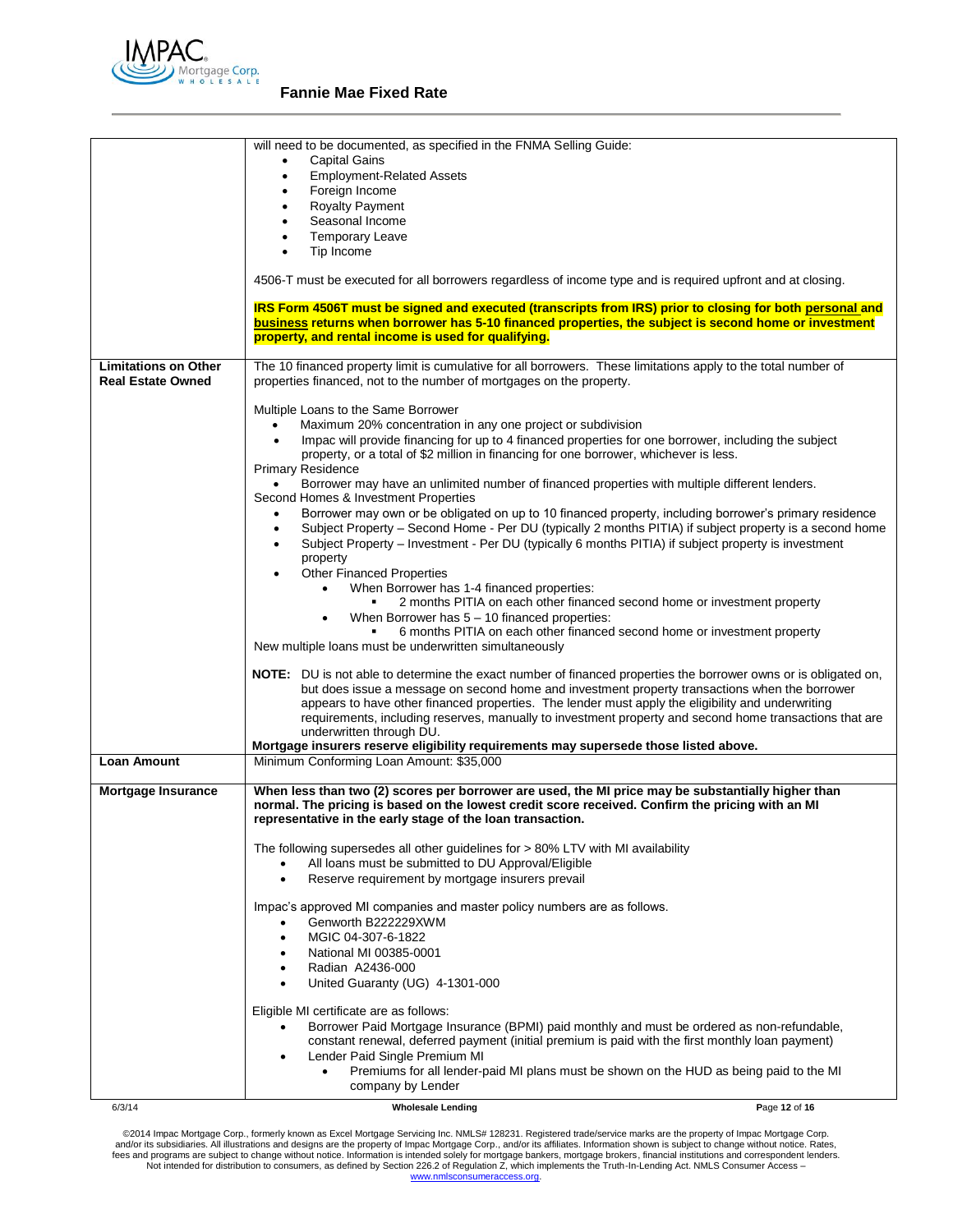

|                           | Include calculation and rate factor used to determine MI premium disclosed to the borrower on the initial loan<br>application. Including the MI rate card with the factor identified to ensure the appropriate MI partner is chosen.<br>Ineligible MI<br><b>Financed MI</b><br>$\bullet$<br>Single Premium paid by borrower or seller of the property<br>Split Premium - upfront portion paid by borrower or seller of the property<br>Prepaid Mortgage Insurance<br>$\bullet$<br>Lender Paid Monthly<br>Lender Paid Annual<br><b>Borrower Paid Annual</b><br>Lender paid pool coverage (referred to as GSE pool insurance)<br>Investor - paid pool coverage<br>Loans covered by recourse and/or indemnification agreements |  |  |
|---------------------------|-----------------------------------------------------------------------------------------------------------------------------------------------------------------------------------------------------------------------------------------------------------------------------------------------------------------------------------------------------------------------------------------------------------------------------------------------------------------------------------------------------------------------------------------------------------------------------------------------------------------------------------------------------------------------------------------------------------------------------|--|--|
|                           | Secondary market coverage agreements<br>Coverage requirements for fixed rate > 20 years, all ARMs, and all Manufactured Homes<br>Coverage<br><b>LTV</b><br>12%<br>80.01% - 85%<br>25%<br>85.01% - 90%<br>30%<br>90.01% - 95%<br>35%<br>95.01% - 97%                                                                                                                                                                                                                                                                                                                                                                                                                                                                         |  |  |
|                           | Coverage requirements for fixed rate $\leq 20$ years<br><b>LTV</b><br>Coverage<br>6%<br>80.01% - 85%<br>$85.01\% - 90\%$<br>12%<br>25%<br>90.01% - 95%<br>35%<br>95.01% - 97%<br>Reduced MI coverage amounts provided by agency and AUS decisions are ineligible.                                                                                                                                                                                                                                                                                                                                                                                                                                                           |  |  |
|                           | NOTE: Certain states have a tax surcharge assessed for Mortgage Insurance. The states requiring the inclusion of<br>a surcharge are as follows.<br>Florida<br>$\bullet$<br>Kentucky<br>West Virginia<br>Ensure the MI premium also includes the additional surcharge. Some MI companies include the<br>additional charge in the MI premium and others do not. Ensure you have identified which is the<br>premium amount and which is the tax amount and for the MI monthly premium to be escrowed,<br>ensure the total of the two is used for the monthly payment.                                                                                                                                                          |  |  |
| Occupancy                 | <b>Primary Residence</b><br>Includes parents wanting to provide housing for their physically handicapped or developmentally<br>disabled adult child<br>If the child is unable to work or does not have sufficient income to qualify for a mortgage on his<br>$\circ$<br>or her own, the parent is considered the owner/occupant.<br>Includes children wanting to provide housing for parents<br>If the parent is unable to work or does not have sufficient income to qualify for a mortgage on<br>$\circ$<br>his or her own, the child is considered the owner/occupant.<br>See Underwriting for additional information<br>Second Homes<br><b>Investment Properties</b>                                                    |  |  |
| <b>Prepayment Penalty</b> | None                                                                                                                                                                                                                                                                                                                                                                                                                                                                                                                                                                                                                                                                                                                        |  |  |
| <b>Property Types</b>     | Eligible property types<br>1-4 units<br>Modular Pre-Cut/Panelized Housing<br><b>PUDs</b><br>Leasehold Estates (See FNMA B2-3-03)<br>The term of the leasehold estate must run for at least five years beyond the maturity date of<br>$\circ$<br>the mortgage, unless fee simple title will vest at an earlier date in the borrower or a                                                                                                                                                                                                                                                                                                                                                                                     |  |  |
| 6/3/14                    | <b>Wholesale Lending</b><br>Page 13 of 16                                                                                                                                                                                                                                                                                                                                                                                                                                                                                                                                                                                                                                                                                   |  |  |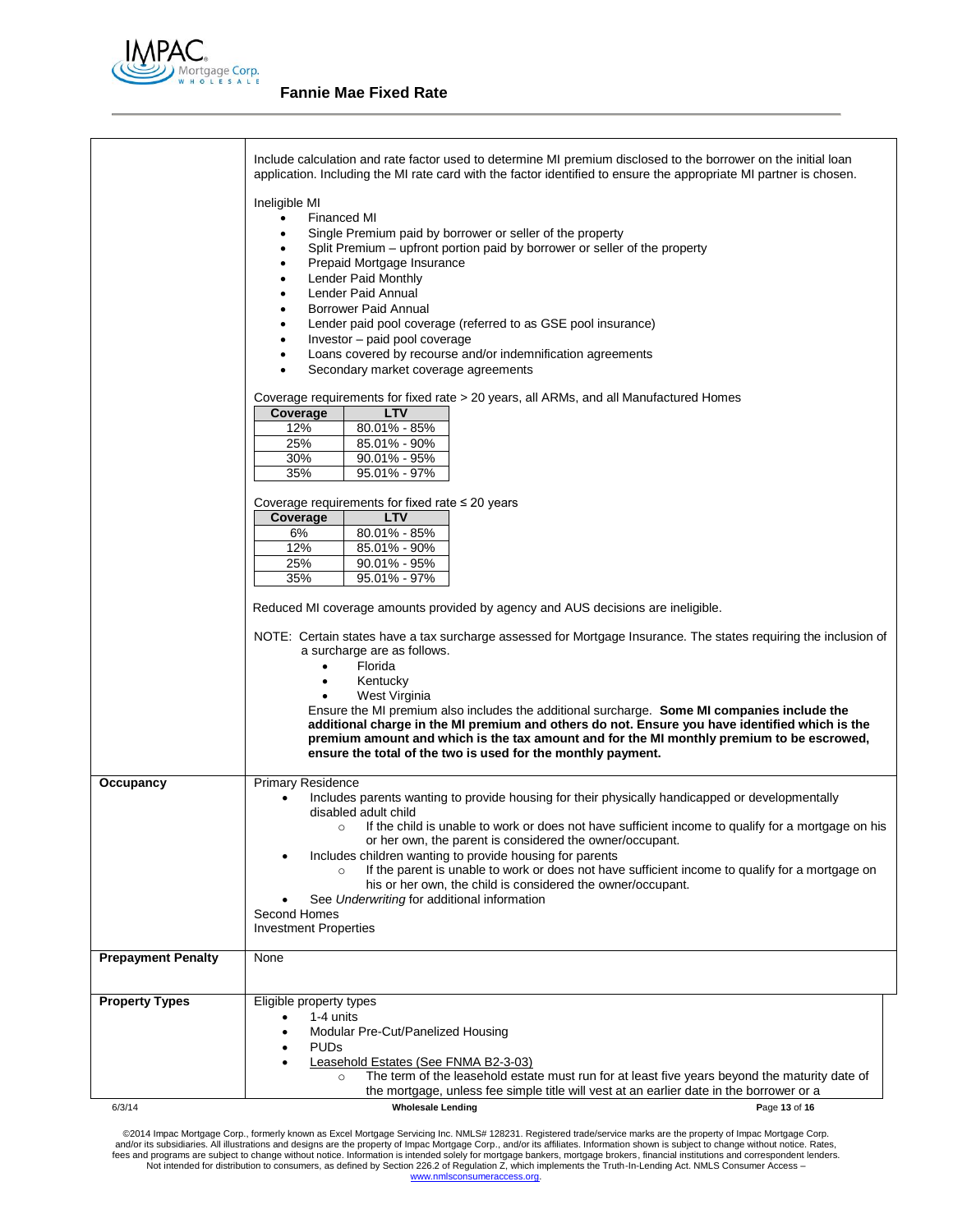

|                              | homeowners' association.                                                                                                                                                                                                                                                                                                                                                                                                                                                                                                                           |                       |     |  |  |
|------------------------------|----------------------------------------------------------------------------------------------------------------------------------------------------------------------------------------------------------------------------------------------------------------------------------------------------------------------------------------------------------------------------------------------------------------------------------------------------------------------------------------------------------------------------------------------------|-----------------------|-----|--|--|
|                              | Manufactured Homes – See Impac's Fannie Mae Fixed Rate Manufactured Home matrix for specifics                                                                                                                                                                                                                                                                                                                                                                                                                                                      |                       |     |  |  |
|                              | Condominiums acceptable to Fannie Mae under one of the following criteria:<br>$\bullet$<br>The condominium unit is located in a Fannie Mae approved project (1028/PERS Approval)<br>$\circ$                                                                                                                                                                                                                                                                                                                                                        |                       |     |  |  |
|                              | (https://www.efanniemae.com/sf/refmaterials/approvedprojects/index.jsp)                                                                                                                                                                                                                                                                                                                                                                                                                                                                            |                       |     |  |  |
|                              | The condominium project is warrantable in accordance with the eligibility criteria under one<br>$\circ$<br>of the following project review processes:                                                                                                                                                                                                                                                                                                                                                                                              |                       |     |  |  |
|                              |                                                                                                                                                                                                                                                                                                                                                                                                                                                                                                                                                    |                       |     |  |  |
|                              | <b>Limited Project Review</b><br><b>CPM Expedited Review</b><br>$\blacksquare$<br>Impac is currently approving <b>Established Projects only on CPM</b>                                                                                                                                                                                                                                                                                                                                                                                             |                       |     |  |  |
|                              |                                                                                                                                                                                                                                                                                                                                                                                                                                                                                                                                                    |                       |     |  |  |
|                              |                                                                                                                                                                                                                                                                                                                                                                                                                                                                                                                                                    |                       |     |  |  |
|                              | Note: Florida condominiums are allowed in accordance with FNMA guidelines (See Lender Letter 2010-01<br>Special Approval Designation for Established Florida Condominium Projects (01/07/10) and FNMA Selling Guide<br>B4-2.2-12 Geographic Specific Condominium Project Considerations (9/24/13))<br>Warrantable Condominium – A warrantable condominium is a condominium that meets standard Fannie Mae<br>guidelines and is therefore eligible for delivery to Fannie Mae. Impac does not offer financing for non-<br>warrantable condominiums. |                       |     |  |  |
|                              |                                                                                                                                                                                                                                                                                                                                                                                                                                                                                                                                                    |                       |     |  |  |
|                              | <b>Established Project</b> – A project that meets all of the following:                                                                                                                                                                                                                                                                                                                                                                                                                                                                            |                       |     |  |  |
|                              | At least 90% of the total units in the project have been conveyed to the unit purchasers;<br>٠                                                                                                                                                                                                                                                                                                                                                                                                                                                     |                       |     |  |  |
|                              | The project is 100% complete, including all units and common elements;<br>$\bullet$                                                                                                                                                                                                                                                                                                                                                                                                                                                                |                       |     |  |  |
|                              | The project is not subject to additional phasing or annexation; and<br>٠                                                                                                                                                                                                                                                                                                                                                                                                                                                                           |                       |     |  |  |
|                              | Control of the homeowners' association has been turned over to the unit owners.<br>٠                                                                                                                                                                                                                                                                                                                                                                                                                                                               |                       |     |  |  |
|                              | Limited Review for Attached Units                                                                                                                                                                                                                                                                                                                                                                                                                                                                                                                  |                       |     |  |  |
|                              | The Limited Review process is intended to be used on a "spot loan" basis for established projects.                                                                                                                                                                                                                                                                                                                                                                                                                                                 |                       |     |  |  |
|                              | Limited Review eligibility criteria for attached units differ depending upon the occupancy type and<br>LTV/CLTV/HCLTV ratios, as follows:                                                                                                                                                                                                                                                                                                                                                                                                          |                       |     |  |  |
|                              | Principal residence - Maximum LTV/CLTV/HCLTV ≤ 80%                                                                                                                                                                                                                                                                                                                                                                                                                                                                                                 |                       |     |  |  |
|                              | Second home $-$ Maximum LTV/CLTV/HCLTV $\leq$ 75%<br>$\bullet$                                                                                                                                                                                                                                                                                                                                                                                                                                                                                     |                       |     |  |  |
|                              | Investment property - Not allowed<br>٠<br>Limited Review for Detached Units<br>Limited Review for Detached Units is available when allowed by the AUS for primary, second home, and<br>investment properties for both new and established projects.                                                                                                                                                                                                                                                                                                |                       |     |  |  |
|                              |                                                                                                                                                                                                                                                                                                                                                                                                                                                                                                                                                    |                       |     |  |  |
|                              |                                                                                                                                                                                                                                                                                                                                                                                                                                                                                                                                                    |                       |     |  |  |
|                              | See FNMA Selling Guide B4-2.2-03, Limited Review Process for Detached Condo Units for requirements                                                                                                                                                                                                                                                                                                                                                                                                                                                 |                       |     |  |  |
|                              | All transactions secured by condominiums require a condominium project review completed by the<br>Impac Condo Review Department. See your Account Executive for details.<br>Ineligible                                                                                                                                                                                                                                                                                                                                                             |                       |     |  |  |
|                              |                                                                                                                                                                                                                                                                                                                                                                                                                                                                                                                                                    |                       |     |  |  |
|                              |                                                                                                                                                                                                                                                                                                                                                                                                                                                                                                                                                    |                       |     |  |  |
|                              | Vacant land or land development properties<br>٠                                                                                                                                                                                                                                                                                                                                                                                                                                                                                                    |                       |     |  |  |
|                              | Properties that are not readily accessible by roads that meet local standards<br>٠                                                                                                                                                                                                                                                                                                                                                                                                                                                                 |                       |     |  |  |
|                              | Properties that are not suitable for year-round occupancy regardless of location<br>٠                                                                                                                                                                                                                                                                                                                                                                                                                                                              |                       |     |  |  |
|                              | Agricultural properties, such as farms, ranches or orchards<br>On-frame modular construction<br>$\bullet$<br>Condo hotels or co-op hotels<br>Co-op share loans                                                                                                                                                                                                                                                                                                                                                                                     |                       |     |  |  |
|                              |                                                                                                                                                                                                                                                                                                                                                                                                                                                                                                                                                    |                       |     |  |  |
|                              |                                                                                                                                                                                                                                                                                                                                                                                                                                                                                                                                                    |                       |     |  |  |
|                              | Boarding houses or bed and breakfast properties                                                                                                                                                                                                                                                                                                                                                                                                                                                                                                    |                       |     |  |  |
|                              | 2-4 unit properties in PUDs                                                                                                                                                                                                                                                                                                                                                                                                                                                                                                                        |                       |     |  |  |
|                              | Properties encumbered with private transfer fee covenants (per Regulation 12 C.F.R. Part 1228)                                                                                                                                                                                                                                                                                                                                                                                                                                                     |                       |     |  |  |
| <b>Qualifying Rate &amp;</b> | <b>Fixed Rate Qualifying Rate</b>                                                                                                                                                                                                                                                                                                                                                                                                                                                                                                                  |                       |     |  |  |
| Ratios                       | Fixed Rate - Qualify at note rate. See Eligibility Matrix Loan Amount & LTV Limitations for minimum                                                                                                                                                                                                                                                                                                                                                                                                                                                |                       |     |  |  |
|                              | credit score<br>Ratios<br>DU Approve Eligible Ioans - Ratios evaluated by DU                                                                                                                                                                                                                                                                                                                                                                                                                                                                       |                       |     |  |  |
|                              |                                                                                                                                                                                                                                                                                                                                                                                                                                                                                                                                                    |                       |     |  |  |
| <b>Secondary Financing</b>   | Secondary financing is eligible and requirements are as follows.                                                                                                                                                                                                                                                                                                                                                                                                                                                                                   |                       |     |  |  |
|                              | Refi includes 1 <sup>st</sup> lien payoff                                                                                                                                                                                                                                                                                                                                                                                                                                                                                                          |                       |     |  |  |
|                              | <b>Underwrite transaction</b><br><b>Comments</b><br>as                                                                                                                                                                                                                                                                                                                                                                                                                                                                                             |                       |     |  |  |
|                              | Payoff of purchase money 2 <sup>nd</sup> no cash                                                                                                                                                                                                                                                                                                                                                                                                                                                                                                   | Limited cash-out refi | N/A |  |  |
|                              | out                                                                                                                                                                                                                                                                                                                                                                                                                                                                                                                                                |                       |     |  |  |

6/3/14 **Wholesale Lending P**age **14** of **16**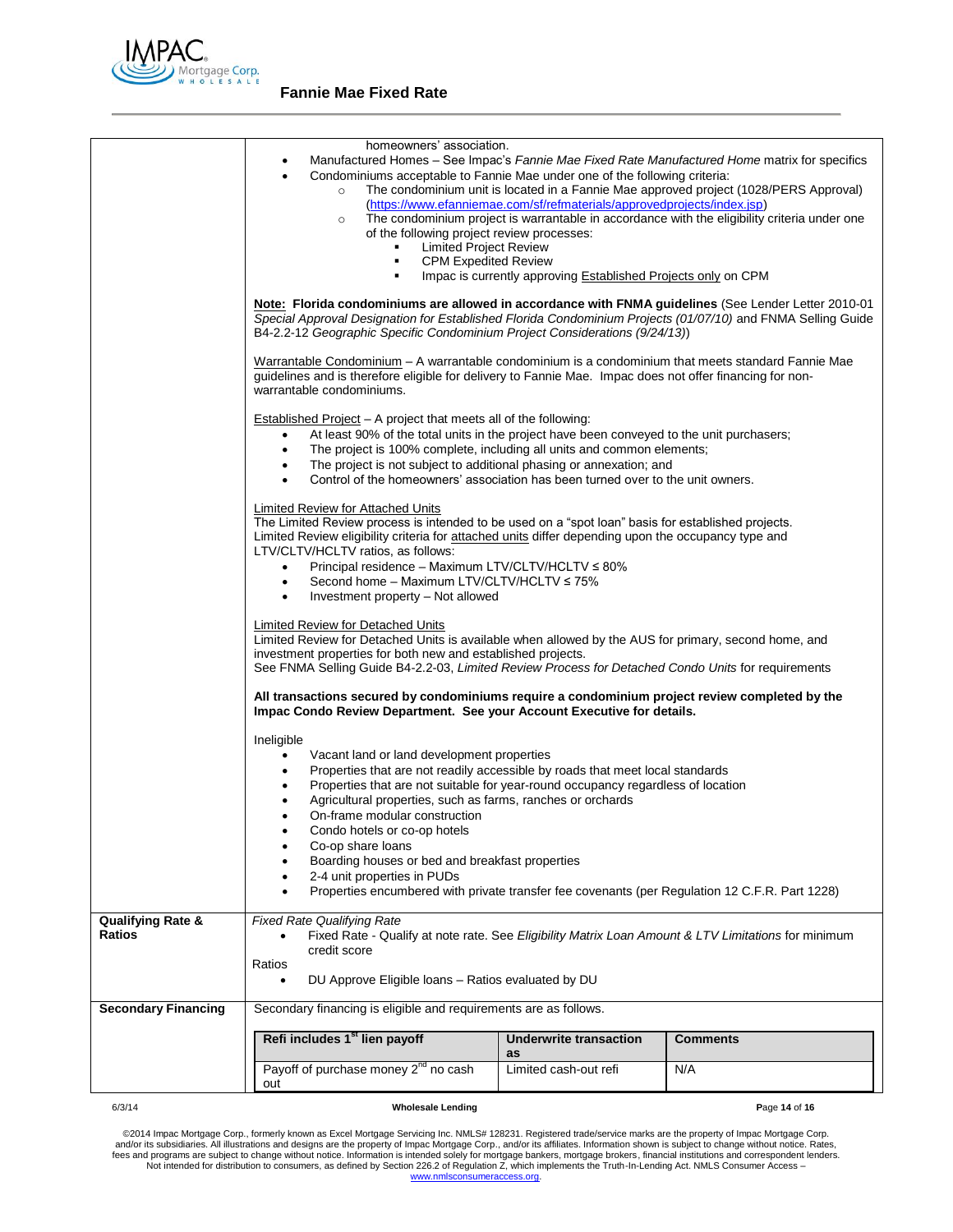

|                              | Payoff of non-purchase money 2 <sup>nd</sup> ,                                                                                                                                                       |                            |                                         |  |
|------------------------------|------------------------------------------------------------------------------------------------------------------------------------------------------------------------------------------------------|----------------------------|-----------------------------------------|--|
|                              | regardless of cash out being taken<br>Payoff of 1 <sup>st</sup> lien seasoned a minimum                                                                                                              | Cash-out refinance         | N/A.                                    |  |
|                              | of 6 months, with subordinate financing                                                                                                                                                              |                            | Subordinate financing must<br>$\bullet$ |  |
|                              | being resubordinated and left in place,                                                                                                                                                              | Limited cash-out refinance | be factored into risk                   |  |
|                              | regardless if the subordinate financing                                                                                                                                                              |                            | assessment based on CLTV,               |  |
|                              | was used to purchase the property and                                                                                                                                                                |                            | HCLTV, and DTI ratio.                   |  |
|                              | the cash out does not exceed the limited                                                                                                                                                             |                            | Subordinate lien must be<br>$\bullet$   |  |
|                              | cash-out refi transaction                                                                                                                                                                            |                            | resubordinated.                         |  |
|                              | Refinance of a cash-out a transaction                                                                                                                                                                | Cash-out-transaction       | N/A                                     |  |
|                              | within the last 6 months                                                                                                                                                                             |                            |                                         |  |
|                              | NOTE: Subordinate financing left in place will not affect the type of refinance transaction used.                                                                                                    |                            |                                         |  |
|                              | <b>Community Seconds are allowed with Impac approval (subject to additional restrictions)</b><br>DU will continue to allow CLTV ratios of 105% when the subordinate financing is a Community Seconds |                            |                                         |  |
|                              |                                                                                                                                                                                                      |                            |                                         |  |
|                              | mortgage.                                                                                                                                                                                            |                            |                                         |  |
| <b>Special Feature Codes</b> | Refer to the DU Findings to identify the applicable Special Feature code number.                                                                                                                     |                            |                                         |  |
| <b>Temporary Buydown</b>     | Ineligible                                                                                                                                                                                           |                            |                                         |  |
|                              |                                                                                                                                                                                                      |                            |                                         |  |
| <b>Underwriting</b>          | DU Approve/Eligible<br>4506T must be processed prior to closing.<br>A new 4506-T is required to be signed with closing docs package as well as at application even when                              |                            |                                         |  |
|                              |                                                                                                                                                                                                      |                            |                                         |  |
|                              | the form has been processed. See below for 5-10 financed property 4506T requirement.                                                                                                                 |                            |                                         |  |
|                              |                                                                                                                                                                                                      |                            |                                         |  |
|                              | Verification of Funds for 30-Day Charge Accounts                                                                                                                                                     |                            |                                         |  |
|                              | Underwriter must document that the borrower has sufficient funds to cover the unpaid balance of all 30-day                                                                                           |                            |                                         |  |
|                              | charge accounts.                                                                                                                                                                                     |                            |                                         |  |
|                              |                                                                                                                                                                                                      |                            |                                         |  |
|                              | 5-10 Properties with DU Approve/Eligible and the following.                                                                                                                                          |                            |                                         |  |
|                              | <b>Type of Property Ownership</b>                                                                                                                                                                    |                            | <b>Property Subject to Limitations?</b> |  |
|                              | Joint ownership of residential real estate. (This is considered                                                                                                                                      |                            |                                         |  |
|                              |                                                                                                                                                                                                      |                            | Yes                                     |  |
|                              | to be the same as total ownership of an individual property.)                                                                                                                                        |                            |                                         |  |
|                              | NOTE: Other properties owned or financed jointly by the                                                                                                                                              |                            |                                         |  |
|                              | borrower and co-borrower are only counted once.                                                                                                                                                      |                            |                                         |  |
|                              | Ownership of commercial real estate                                                                                                                                                                  |                            | No                                      |  |
|                              | Ownership of a multifamily property consisting of more than                                                                                                                                          |                            | No                                      |  |
|                              | four dwelling units.                                                                                                                                                                                 |                            |                                         |  |
|                              | Joint or total ownership of a property that is held in the name<br>of a corporation or S-corporation, even if the borrower is the                                                                    |                            | No                                      |  |
|                              | owner of the corporation and the financing is the in the name                                                                                                                                        |                            |                                         |  |
|                              | of the corporation or S-corporation.                                                                                                                                                                 |                            |                                         |  |
|                              | Joint or total ownership of a property that is held in the name                                                                                                                                      |                            | Yes                                     |  |
|                              | of a corporation or S-corporation, even if the borrower is the                                                                                                                                       |                            |                                         |  |
|                              | owner of the corporation; however, the financing is in the                                                                                                                                           |                            |                                         |  |
|                              | name of the borrower.                                                                                                                                                                                |                            |                                         |  |
|                              | Ownership in a timeshare.                                                                                                                                                                            |                            | <b>No</b>                               |  |
|                              | Obligation on a mortgage debt for a residential property                                                                                                                                             |                            | Yes                                     |  |
|                              | (regardless of whether or not the borrower is an owner of the                                                                                                                                        |                            |                                         |  |
|                              | property).                                                                                                                                                                                           |                            |                                         |  |
|                              | Ownership of a vacant (residential) lot.<br>Ownership of a property that is held in the name of a limited                                                                                            |                            | $\overline{N}$<br><u>Yes</u>            |  |
|                              | liability company (LLC) or partnership where the borrower(s)                                                                                                                                         |                            |                                         |  |
|                              | have an individual or combined ownership in the LLC or                                                                                                                                               |                            |                                         |  |
|                              | partnership of 25% or more, regardless of the entity (or                                                                                                                                             |                            |                                         |  |
|                              | borrower) that is the obligor on the mortgage.                                                                                                                                                       |                            |                                         |  |
|                              | Ownership of a property that is held in the name of a limited                                                                                                                                        |                            | <b>No</b>                               |  |
|                              | liability company (LLC) or partnership where the borrower(s)                                                                                                                                         |                            |                                         |  |
|                              | have an individual or combined ownership in the LLC or                                                                                                                                               |                            |                                         |  |
|                              | partnership of less than 25% and the financing is in the name                                                                                                                                        |                            |                                         |  |
|                              | of the LLC.                                                                                                                                                                                          |                            |                                         |  |
|                              | Ownership of a property that is held in the name of a limited                                                                                                                                        |                            | Yes                                     |  |
|                              | liability company (LLC) or partnership where the borrower(s)<br>have an individual or combined ownership in the LLC or                                                                               |                            |                                         |  |

# 6/3/14 **Wholesale Lending P**age **15** of **16**